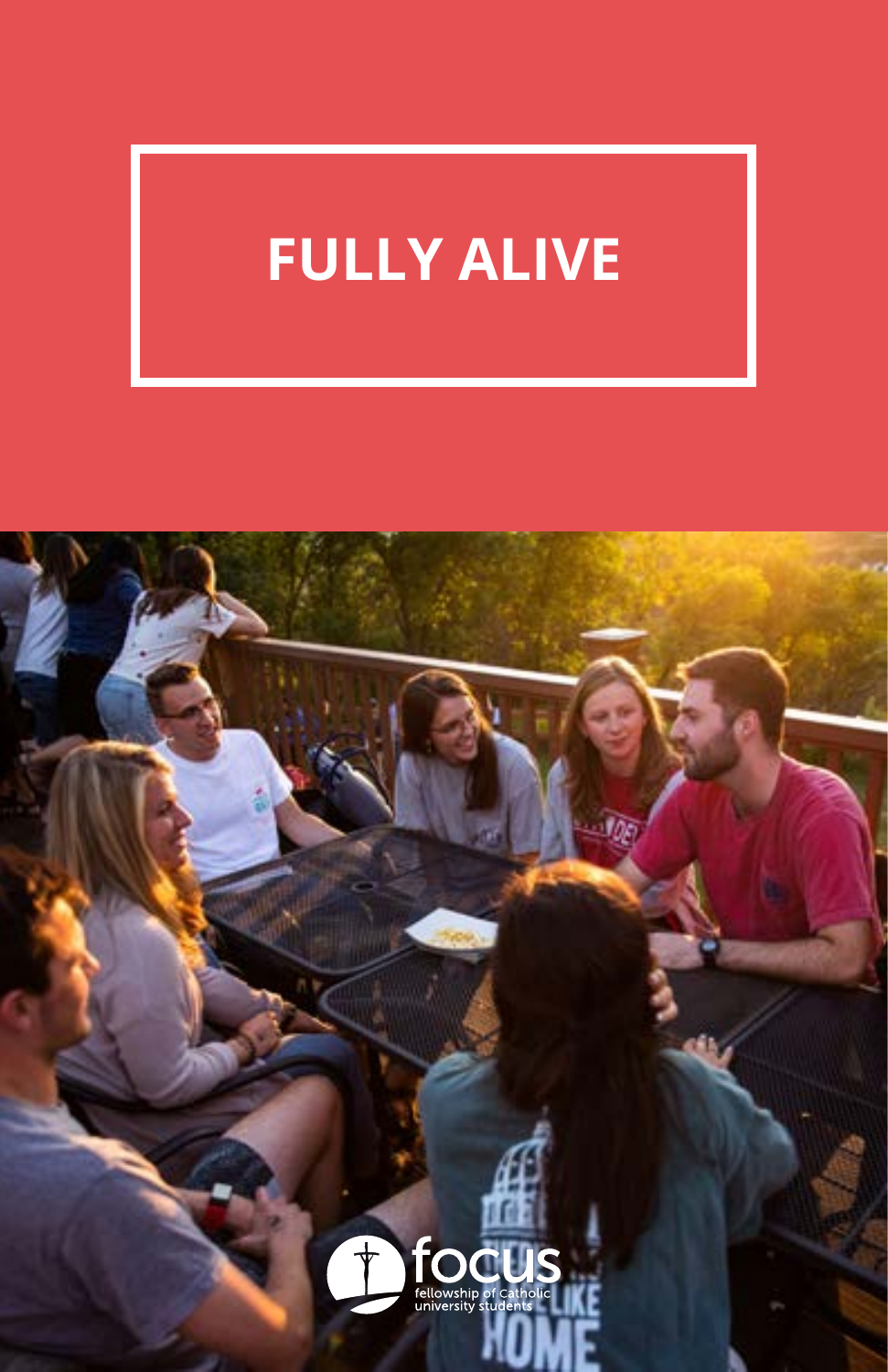## **FULLY ALIVE**

Copyright © 2021 – FOCUS (Fellowship of Catholic University Students). You are free to make copies for non-commercial use as along as you attribute the material to FOCUS. For commercial use please contact us.

All Scripture texts from the New and Old Testaments are taken from Revised Standard Version Bible: 2nd Catholic Edition, copyright 1989, 1993, Division of Christian Education of the National Council of the Churches of Christ in the United States of America, unless otherwise noted. Used by permission. All rights reserved.

| Chapter I - Image and Identity | $3 - 14$  |
|--------------------------------|-----------|
| Chapter II - Relationships     | $15 - 26$ |
| Chapter III - Sex              | $27 - 40$ |
| Chapter IV - Alcohol           | 41 - 50   |
| Chapter V - Success            | $51 - 60$ |
| Chapter VI - Rest              | $61 - 70$ |
|                                |           |

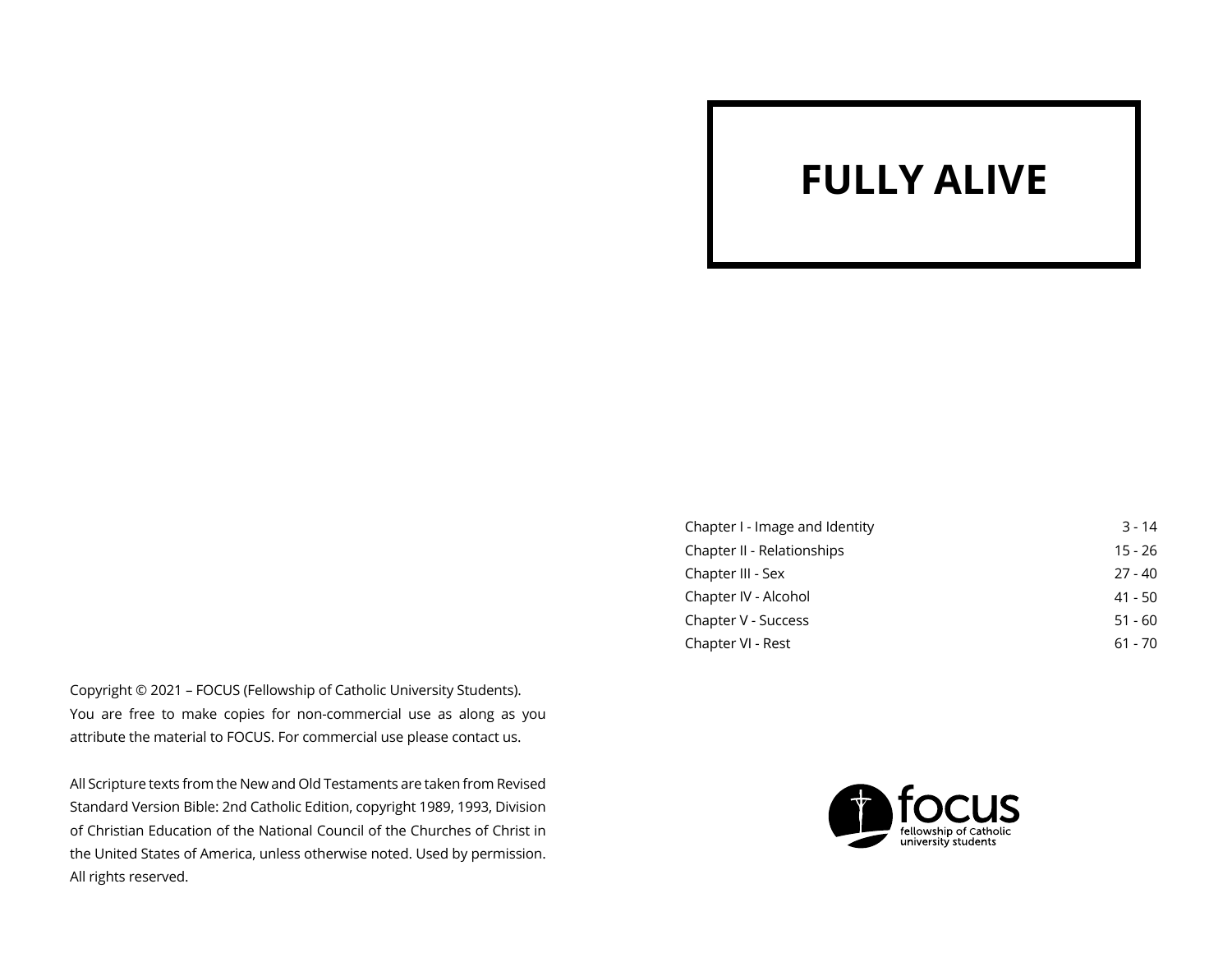

Chapter I **Image and Identity**

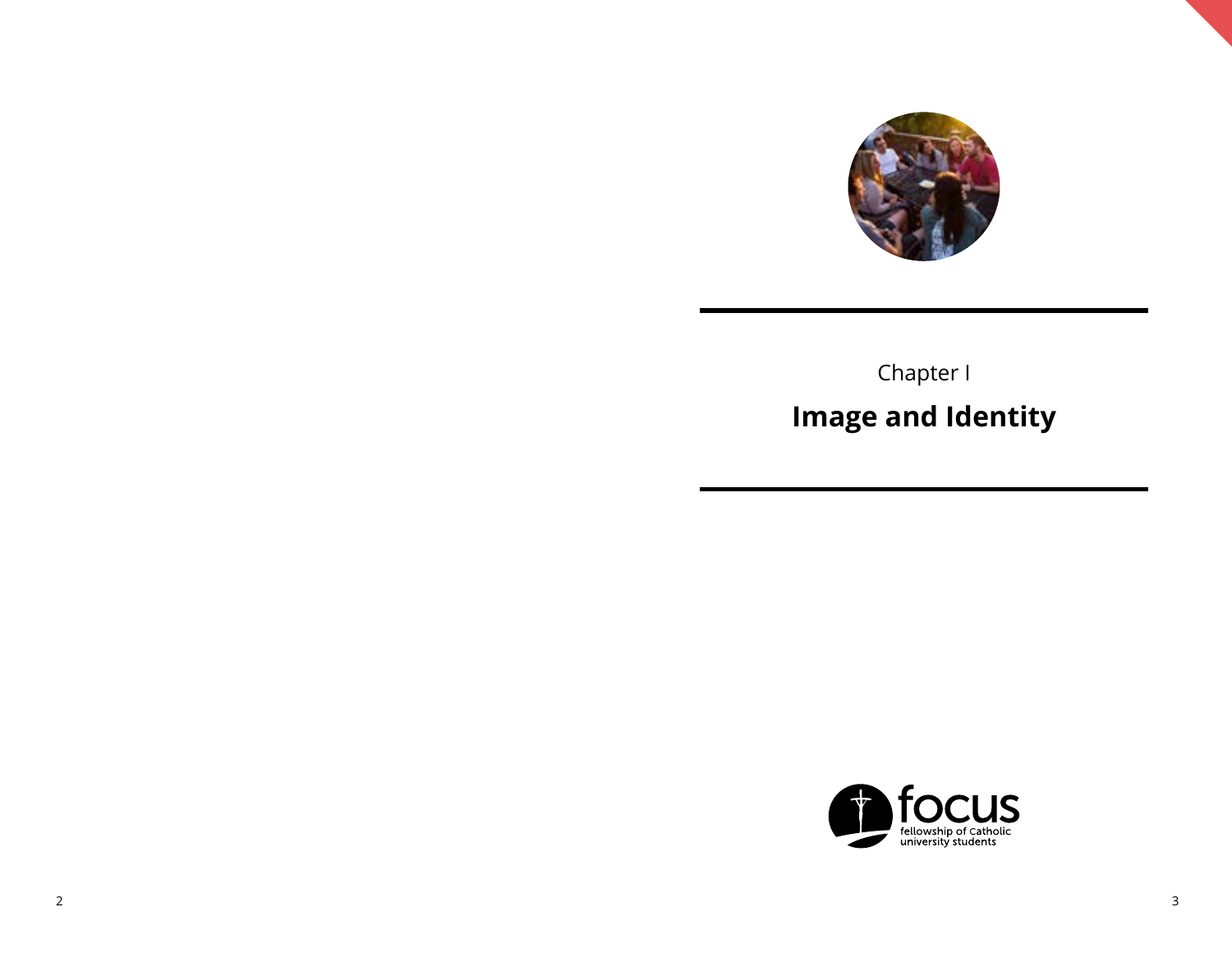#### **CHAPTER 1**

### **IMAGE AND IDENTITY**

**Goal: Awakening an Awareness to a Deeper Identity**

#### **Leader's Guide:**

*There is no doubt that Greek life contributes to a unique, formative, and often all-encompassing college experience for those who participate in it. We want to contribute to and foster the goodness that can come from a student's participation in Greek life throughout their time in college by integrating it into a relationship with Christ and Christ's vision for our lives.*

*In this study, you will lead your participants through a discussion of various topics that many students encounter, but are often amplified in Greek life, such as relationships, alcohol, and the desire for success, and how these topics can be seen through the lens of faith. Through these conversations, there is a great opportunity for us as Bible study leaders to provide a space for the Lord to transform the hearts and minds of those involved, to inspire them with the assurance that they are known and loved by Him and made for a relationship with Him. With this, we hope to inspire and equip them with the knowledge and understanding they need to become amazing leaders in their chapters!*

*Many people view Christians as people who adhere to moral principles and try to be good people. While it's true that Christians are striving to be the best versions of themselves, that striving isn't an end in and of itself, but the result of a life surrendered to Jesus Christ. You, as the Bible study leader, will bring your participants back to the Gospel message as you walk through the various topics that make up this Bible study. This Gospel message is the foundation and the only thing that makes everything else in this study make sense. It is the one message that will eternally make one fully alive.*

*Note: This first chapter will be the longest in the study, as it lays the foundation of our identity as beloved sons and daughters of God. In the remaining chapters, we will explore how other topics in Greek life relate to this foundational identity. Feel free to take your time with this first chapter!* 

**Please take your time preparing these studies. Discern how much of the content you will want to read to your participants, or summarize in your own words. Be prudent with your group, and feel free to cut back or add as needed!**

#### **Introduction: Living Fully Alive**

#### *(Please read aloud.)*

#### **"The glory of God is man fully alive."** – **Saint Irenaeus**

What does it mean to be fully alive? Is that something you desire?

This Bible study was written specifically for you – students involved in Greek life! College is an awesome time in many people's lives, and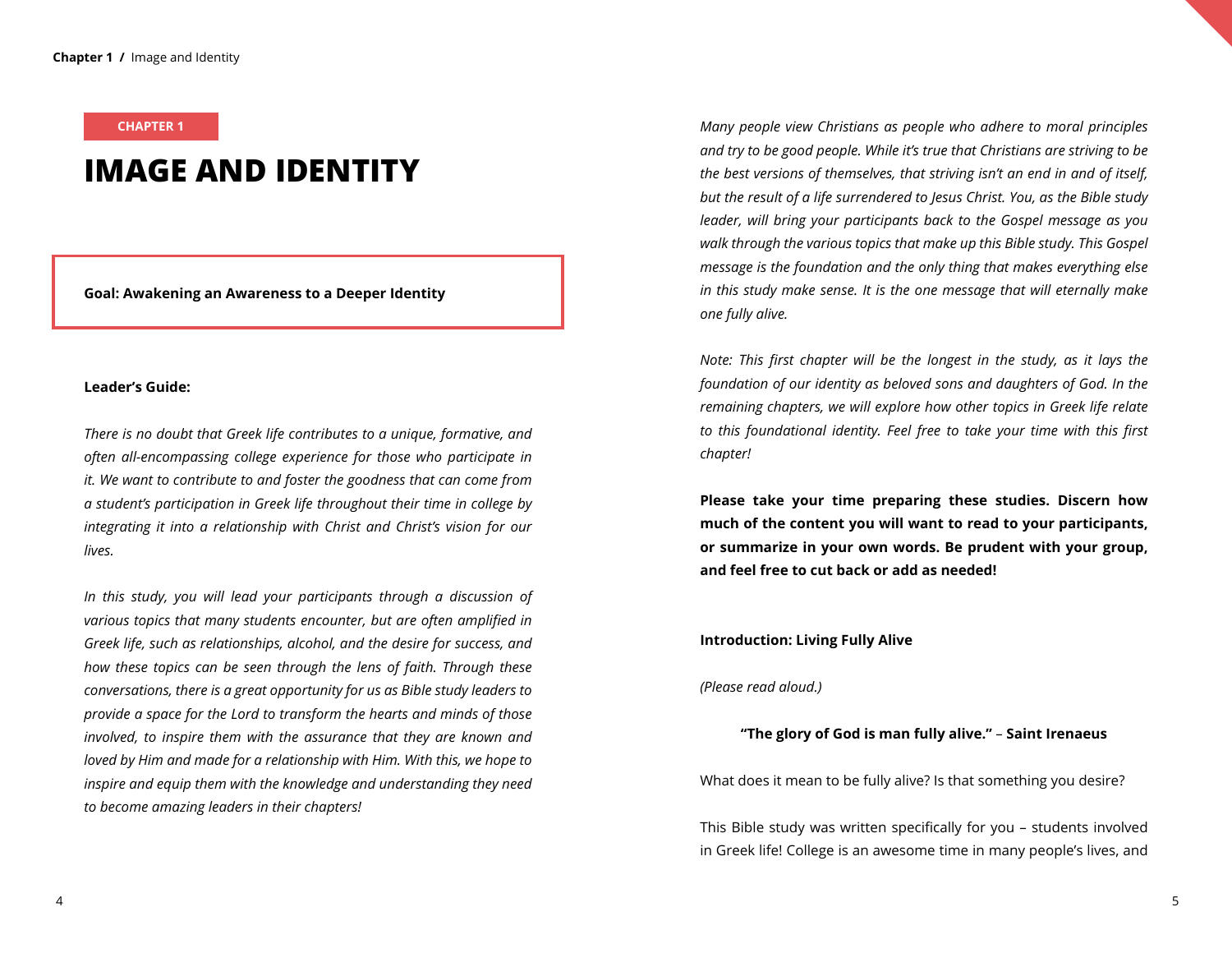your experiences in Greek life can add to these adventures. However, there are also some unique challenges in Greek life that can pose threats to becoming fully alive in Christ.

Throughout this study, we will explore some of the opportunities and challenges in Greek life and ultimately how we can become fully alive through six different topics that relate to you in Greek life. You will reflect on your own viewpoints and study what God and the Church have to say on these topics. Lastly, you will learn some practical points on how to live an integrated life and embrace being fully alive in the following areas: identity, relationships, sex, alcohol, success and rest.

This Bible study finds its root in the truth of the Gospel: God desires a relationship with each one of us so much that Jesus became man and died on the cross. He did this in order to set right the relationship between God and man so we could have eternal life with him in heaven. This study grows from the root of the Gospel and considers the effects on our lives of a God who so radically loves us.

1. What do you think it means to be "fully alive"? Have you ever experienced a time when you felt "fully alive"?

*Response: Let the group discuss.*

(Read John 10:10.)

Ultimately, life with Christ is what it means to be free, and Fully Alive!

#### **Fully Alive: Our Identity**

Whether or not you remember a time when you've felt "fully alive," the truth is that *we were created to be fully alive*. And yet we also know that it's easy not to feel this way. There are plenty of things that distract us or keep us from living this way.

In order to more fully understand what it means to be fully alive, we have to know for what we were created. How can we know what we were created for? We can turn to the source. Let's turn to the very beginning of Scripture to hear what God says about what we were created for.

(Read Genesis 1:23 – 27, 31.)

2. Let's make sure we're all on the same page: how does Scripture say that God made human beings?

*Response: In God's image and likeness.*

3. What do you think it means to be made in the image and likeness of God? What does this tell you about how God views humanity?

*Response: Let the group discuss. Ultimately, this tells us that God views humanity as his own children, as the phrase "image and likeness" is later used to describe Adam and his son Seth — Seth was in Adam's "image and likeness" (Gen. 5:3). This phrase describes a parent/child relationship. A further implication, then, is that we are created to be in relationship with God and even to become like him.*

4. And how does God describe his creation in verse 31?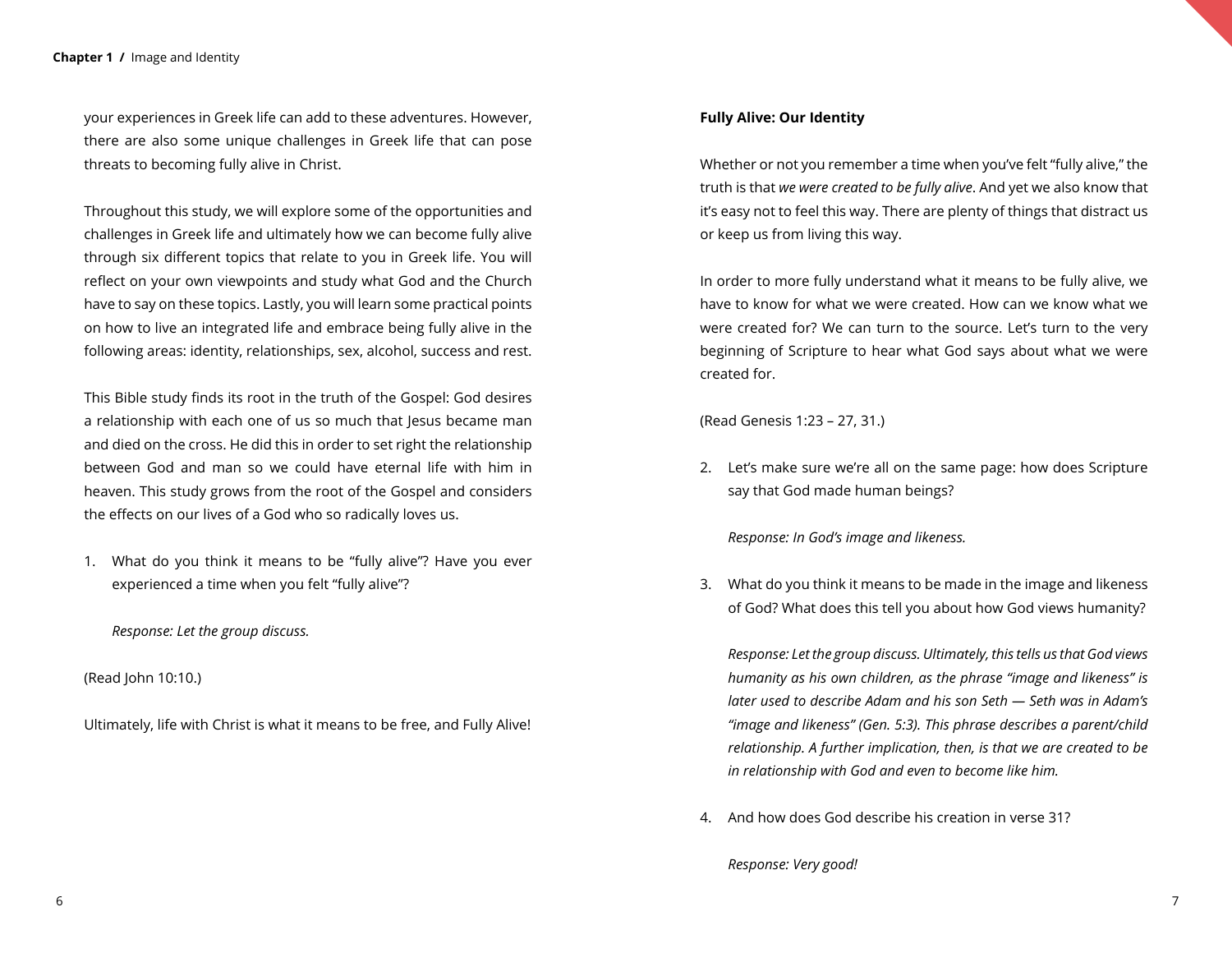5. Notice that God makes this statement before humanity has done a single thing other than exist — they have not earned any of their goodness; it was purely how they were created. What are the implications of this truth for our lives and how we view ourselves?

*Response: Let the group discuss. Possible answers include: accepting ourselves as we are created, not having to earn our worth or God's love, viewing ourselves as part of the larger family of God, etc.*

#### *(Note to leader: Please read aloud.)*

Take a moment to put your own name in this Scripture passage, and sit with the fact that God made YOU *very* good.

What else does God say about what we were created for? We've looked at the idea of "image" in the light of Sacred Scripture; now let's dive even deeper by seeing what the Church has to say about our "image."

The Catechism expounds on how awesome it is to be made in God's image, without detracting from the rest of Creation: "The manifold perfections of creatures *—* their truth, their goodness, their beauty all reflect the perfection of God" (CCC 41).<sup>1</sup>

6. In what ways do you think creation, nature, or the world around us reflect the perfection of God?

*Response: Let the group discuss. Possible answers include: the beauty of nature; the vastness of the world; the incredibly small details of creation that reveal God's handiwork, etc.*

7. In what ways do you think men and women even more closely reflect the perfection of God? How have you seen glimpses of God in other people?

*Response: Let the group discuss. Possible answers include: encountering the love of God in family, strangers' acts of kindness, the greatness of God on display through various talents, etc.*

8. In what ways does humanity *not* reflect God and his goodness? Why do we often fall short of reflecting who God is, even when we were created in his image and likeness?

*Response: Let the group discuss. Possible answers include: original sin; the gift of our free will, which allows us to choose something other than God; our weaknesses or fears.*

#### **Seeking Our Own Image**

#### *(Note to leader: Please read aloud.)*

We have looked at how we are created in the image of God and what a profound truth that is. However, any of us can probably recognize the ways that we don't live with confidence in this image and instead are tempted to view ourselves as less than or unworthy to be children of God. In particular, we will look at four areas in which we are tempted to find our image and our worth **apart** from God: approval and appreciation; emotional and physical comfort; security and control; and influence and power.

Each of these four areas has the potential to drive us to find our image and our purpose in things other than God, or to make us forget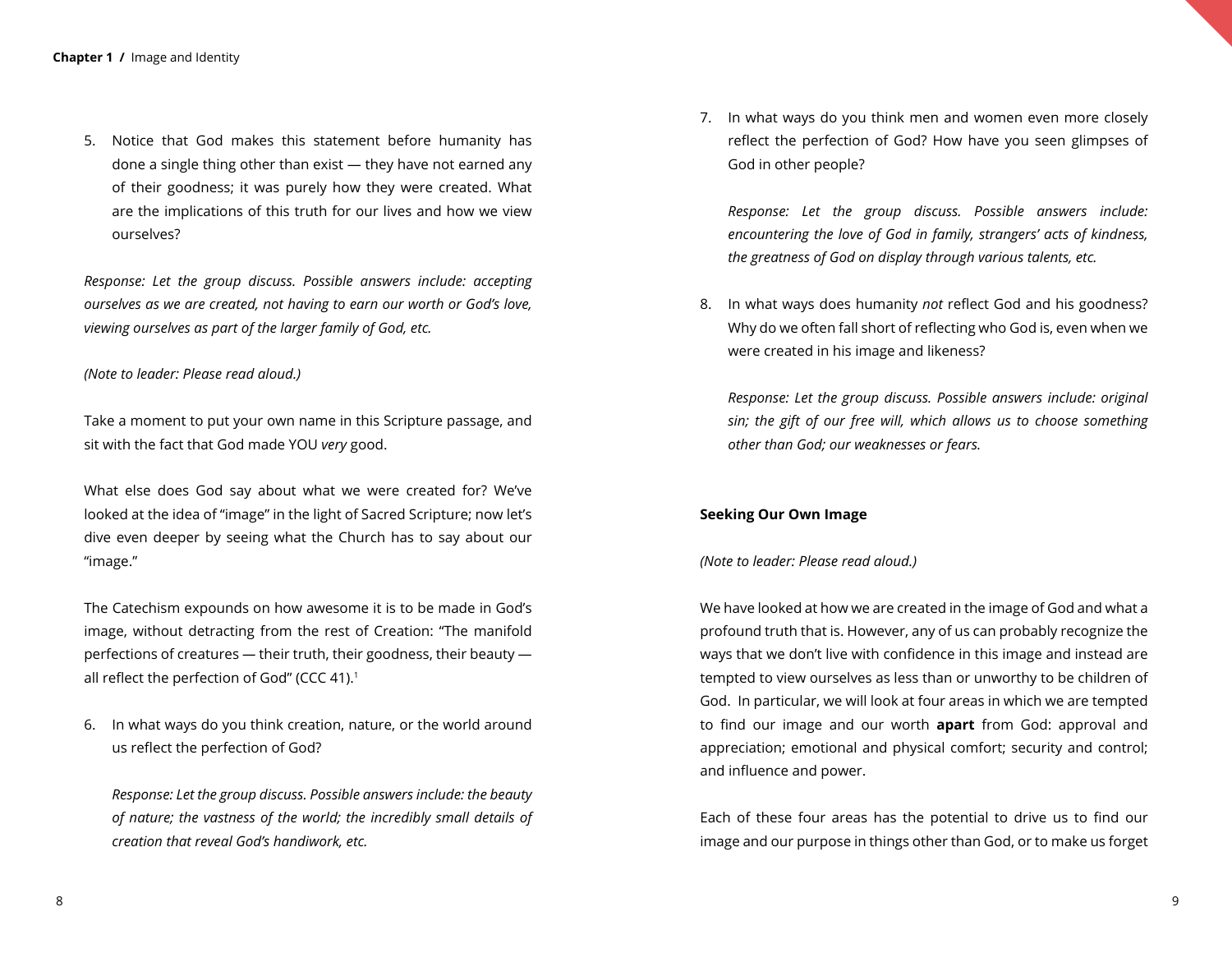our relationship with God completely. Each week, we will connect our topic to these four areas and how they ultimately cause us to live less fully alive and less who we were created to be. This week, we will consider a few ways that we might be tempted to seek our image from the world and not from God:

- When we seek the **approval and appreciation of others,** we can find ourselves doing or saying things to gain attention from the world, rather than knowing that we are always seen and loved by God. *Examples: Getting drunk or providing alcohol to minors at parties so that you are liked, buying expensive and superfluous clothing, working to maintain the status of your chapter amongst IFC and Panhellenic and taking pride in the "tier system."*
- **When we seek emotional or physical comfort, we can trade** the greatness to which God is calling us for our own lesser or selfish desires out of fear or laziness. *Examples: Missing class because we are exhausted from a terrible night, relying too heavily on a brother or sister for their friendship, sleeping around, one night stands, getting drunk, late night binge eating.*
- **When we seek security and control,** we can try to take our life into our own hands, rather than trusting that God is truly in control and never stops working for our good (Rom. 8:28). *Examples: Not going to bed at a decent hour because we are too worried about the executive duties that we have, staying up late studying to make perfect grades,cheating to maintain your reputation without putting in the real work to learn and do well in classes.*
- When we seek **influence and power,** we can be tempted to believe that our status or our position are what give us worth and the hope for a fruitful or successful future, while both of

these things can only be found in God. *Examples: Hazing new members to gain authority over them, ruining friendships within your chapter because of an excessive drive for an executive position, tearing other chapters down who you consider to be less than yours, unhealthy pride in your status in Greek life as you relate to non-Greek students in class or other groups on campus.*

9. Which of these human desires do you find yourself seeking most often? How might seeking these things from the world make you less fully alive?

*Response: Let the group discuss. A potential follow-up question: What are you actually seeking when you are pursuing these things? Help your group realize that all of what they are seeking from the world in these areas is found in God in a more perfect way than could ever be offered by the world.*

10. How might God be inviting you to surrender your pursuit of these false sources of image to him? How is God truly the answer to what you are seeking?

*Response: Let the group discuss.2*

*(Note to leader: Please read aloud.)*

God desires us to live fully alive. He created us as the prize of creation, to be his own sons and daughters. The *Catechism of the Catholic Church* tells us:

*"True happiness is not found in riches or well-being, in human fame or power, or in any human achievement – however beneficial it may be – such as science, technology and art, or indeed in any creature, but in God*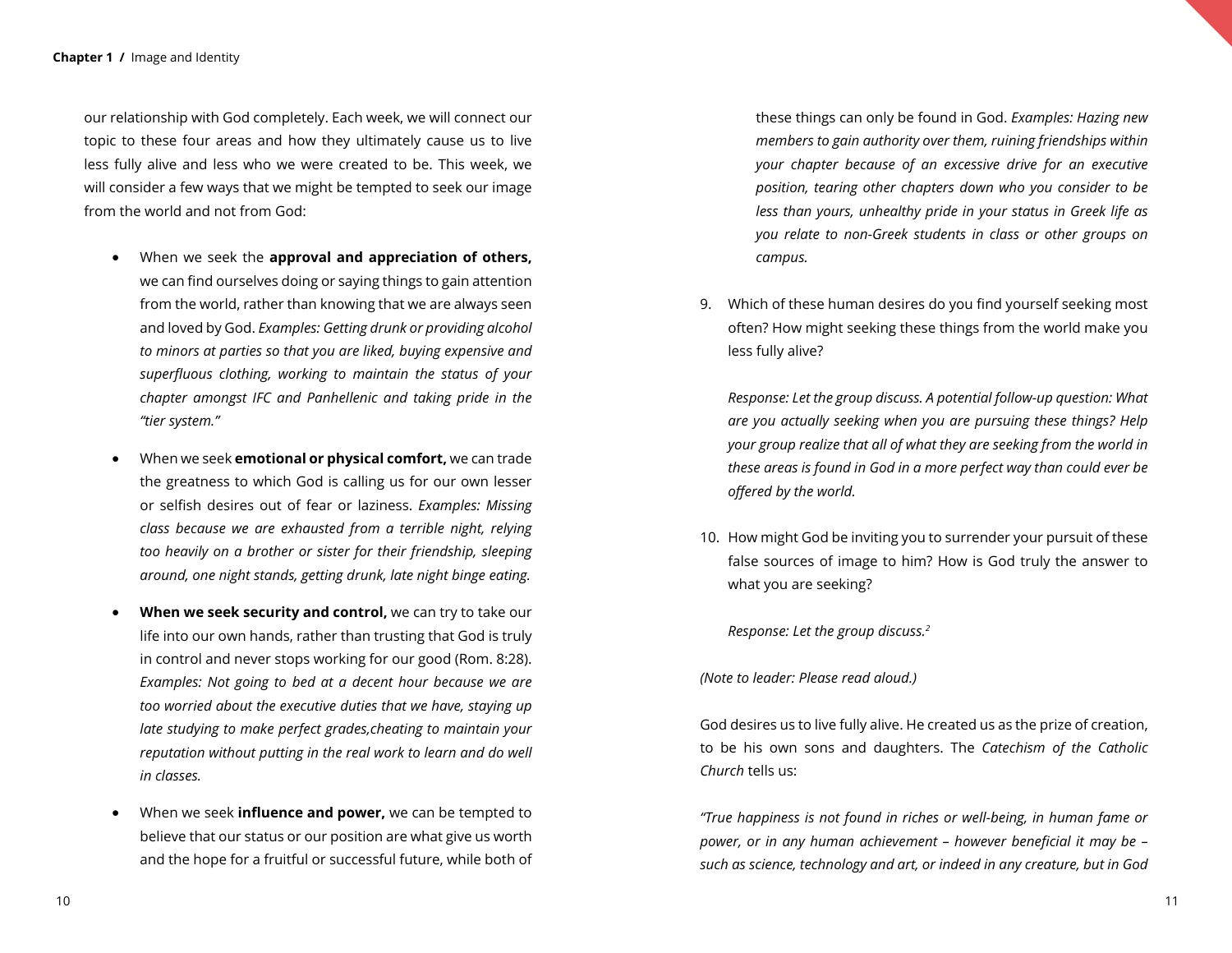*alone, the source of every good and of all love." (CCC 1723)*

11. Have you encountered true happiness in God throughout your life? If you have, what was that experience like? If you have not, have you desired to know God more deeply?

*Response: Let the group discuss.*

#### **Made in God's Image: Greek Life Testimonies**

*(Note to leader: Feel free to read aloud or print these testimonies for your group to read and reflect upon, either during your study or outside of your study time, or, share your own!)*

#### **Male Testimony:**

*Leading up to college, I struggled tremendously with how I thought others viewed me. I wanted to be seen as in control, influential and popular. In high school I chased these images by planting my identity firmly in athletics; but when I graduated, I felt I needed a new platform that would help project these images. I found that platform through fraternity life. This façade I labored to keep up led to abuse of alcohol, unhealthy relationships, vanity issues and ultimately an exhausting and enslaved way of living. It wasn't until the Lord met me at rock bottom in confession that I began to discover my true identity as his beloved son and the peace and freedom that came from seeking to please him alone.* 

#### **Female Testimony:**

*As a new member in my sorority, I quickly found myself placing, and even grasping for, my identity in the people I hung out with and the things we were doing. I knew I was created for more, but*  *nobody seemed to care. I was losing who I was, and I felt lost. It was only after attending a FOCUS conference and remembering who I was and what I truly wanted that I began to live out of my daughterhood as a daughter of God. At first, I tried to maintain both identities, but that was exhausting. When I finally let go of being "cool" and "accepted" and "fun" and leaned fully into being chosen by God, my life changed forever. Being the "Catholic girl" in my sorority became one of the greatest sources of joy in my life. It allowed me to love women authentically for who they really were, because I knew I was loved for who I was. In letting go of the slavery of "fitting in," I became free and would continue to invite my friends into this freedom for the rest of my time as a Greek woman in college.* 

12. What is one thing you want to commit to this week to reorient your understanding of your own identity or to bear more fully the image and likeness of God?

*Response: Let the group discuss; be sure your students make a written commitment that you can follow up with next week! Examples include: spending 10-15 minutes of quiet time each day in prayer or reading Scripture; attending a retreat or faithbased event on campus; going to Mass on Sunday or daily; learning more about the saints; spending time daily in creation contemplating God.*

1 Read CCC 2500 to expound on what the transcendentals Truth, Beauty, and Goodness are if your participants want a deeper understanding here.

2 Note to leader: If your group desires to go deeper here, desires a more scriptural foundation or is homing in on one certain area from the four above, feel free to share or discuss the following Scripture verses for guidance on surrendering or more rightly viewing the four areas in terms of our faith:

- Approval and Appreciation: 1 Thess. 2:3 6
- Emotional and Physical Comfort: John 16:32 33
- Security and Control: Matt. 6:25 33
- Influence and Power: 1 Pet. 3: 3 4)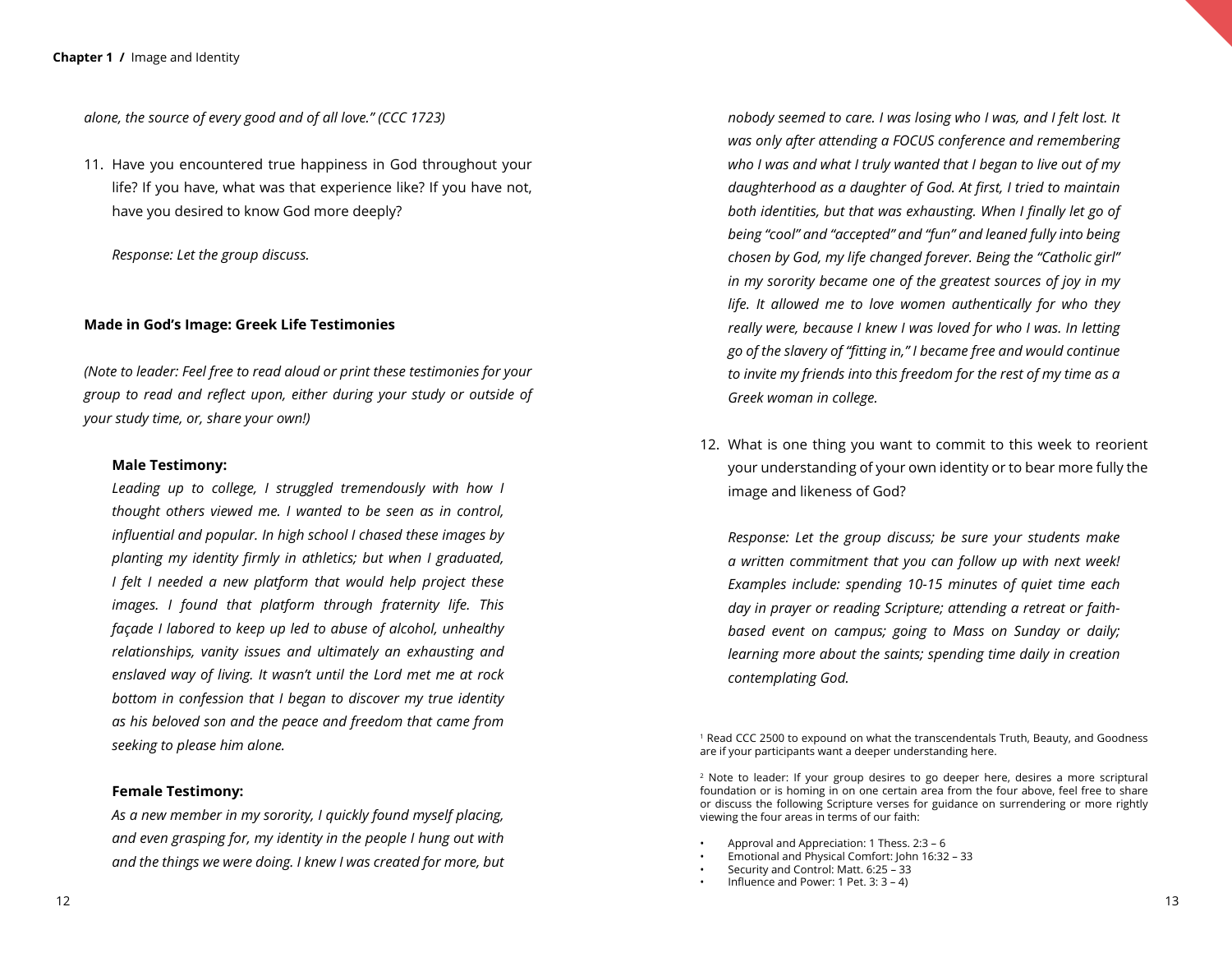## **NOTES**



## Chapter II **Relationships**

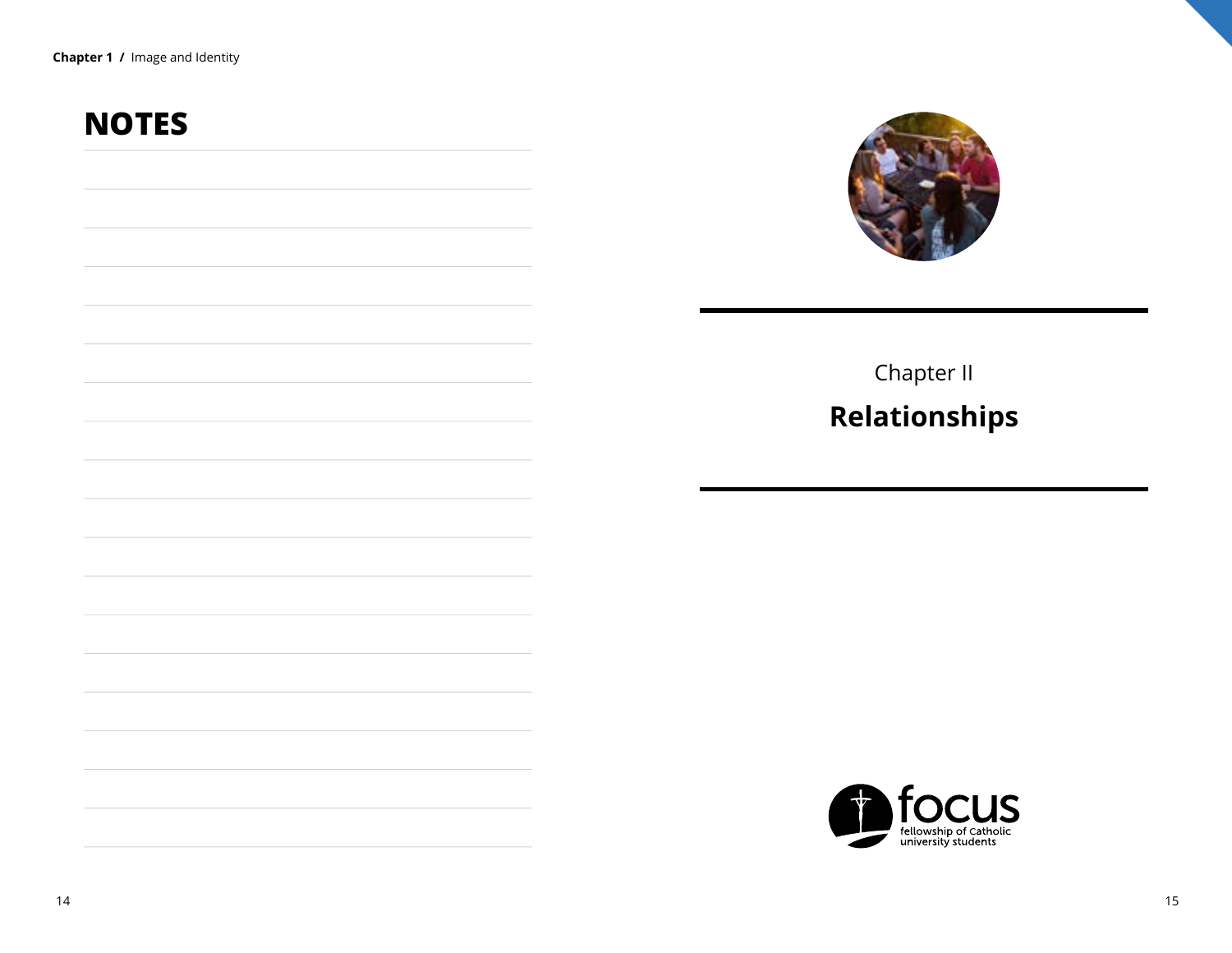#### **CHAPTER 2**

### **RELATIONSHIPS**

#### **Goal: Awakening an Awareness to Rightly Ordered Relationships**

#### **Leader's Guide:**

*Last week, we discussed the truth of our identity as sons and daughters of God and how we were created to be fully alive in this image and identity. But we know that we were created not just for relationship with God but also for relationships with others, our fellow brothers and sisters in Christ. These could be a number of relationships: family, friends, significant others, classmates, coworkers or neighbors. Regardless of the kind of relationship, Scripture tells us, "'It is not good that the man should be alone'" (Gen. 2:18).*

*This chapter will help us navigate the real desires we have for authentic and life-giving relationships and the struggles we face to get there. Our relationships can point us to God and his goodness in so many ways; but when they are out of order with God's designs, they can also be a source of confusion, pain, anger, and temptation to sin. It's our hope that your participants will see that it is ultimately an intimate relationship with the person of Jesus Christ who will fulfill our desire to be known, loved and cared for, and that relationships are a good insofar as they point us and others back to him.* 

#### **Introduction: Identity and Relationships**

#### *(Please read aloud.)*

Last week, we discussed the truth of our identity as sons and daughters of God and how we were created to be fully alive in this image and identity. Today we are going to explore the truth that we were created not just for relationship with God but also for relationships with others, our fellow brothers and sisters in Christ. These could be a number of relationships: family, friends, significant others, classmates, coworkers, or neighbors. Regardless of the kind of relationship, Scripture tells us, "'It is not good that the man should be alone'" (Gen. 2:18). To kick us off, let's consider the following question:

1. Which relationships in your life are the most significant or impactful? What about them makes them so significant? How have they affected or changed you?

*Response: Let the group discuss.*

*(Note to leader: Please read aloud.)*

*Looking back on last week's discussion and our study of Genesis, we learned we are made in God's image and likeness. Today, we're going to look at another characteristic of God and what that means for how we were created.*

(Read 1 John 4:8.)

2. We hear all the time that God loves us; but love isn't just what God does; it's who he is. What does that mean?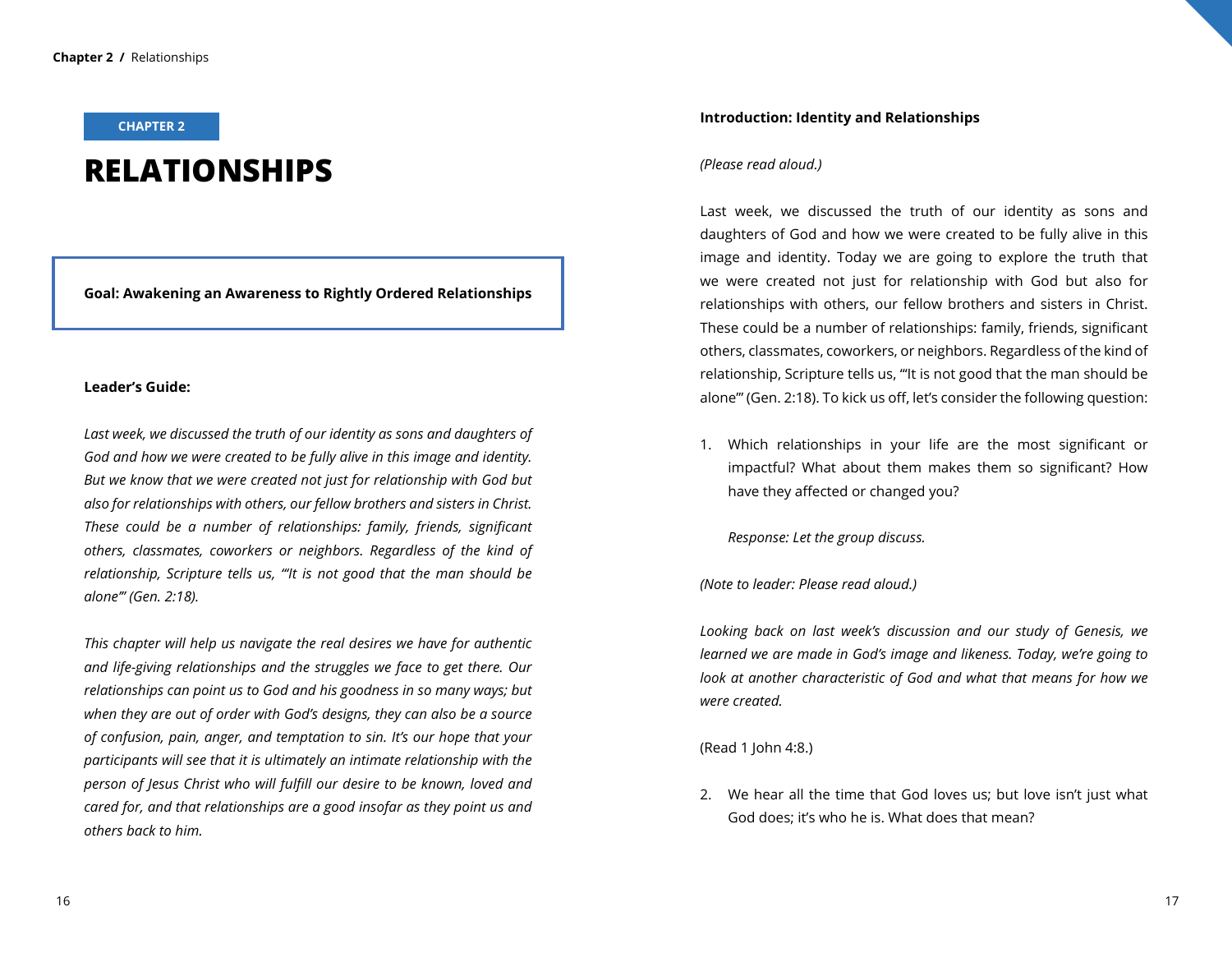*Response: Ultimately, love isn't only an action that God does, but it truly is at the heart of who he is. See section below on the Trinity.*

When we say that God is love, we know that God has revealed himself as a relationship of persons. God is a Triune God, meaning he is three distinct Persons in one - the Father, Son and Holy Spirit. Many of us know this, but the truth of it is profound and worth pondering: God the Father is constantly loving God the Son, and the love between them is so real that it is a third Person, the Holy Spirit. All three are constantly and eternally existing in a relationship of perfect love.

3. Using what you know from the Gospels, how is the Trinity described or explained? How is God revealed as Father? How is Jesus described in relation to the Father? What about the Holy Spirit?

*Response: Jesus is revealed as the Son at the Annunciation (Luke 1:35) and throughout the Gospels when he prays to God as Father (Matt. 6:9; John 17:1, 21). At the Last Supper, Jesus tells his disciples that he will send his Spirit to be with them (John 15: 26). Based on the knowledge of your group, feel free to direct your group to read any of these cited Scripture passages to help their understanding.* 

4. If, as we learned last week, we were created in the image and likeness of God, and if God himself is a union of three Persons, what does that tell us about what we are made for in terms of relationships?

*Response: We are created to be in relationship – with God and with others, as God is within himself. Our very nature is to love and to be loved, to be in relationship. God is love, and we are created to become like him in this.*

#### **Relationships and "Original Justice"**

*(Note to leader: Please read aloud.)*

It's clear that we are made for relationship. However, we are not made for just any relationships, and we are not made for all relationships at the same time or in the same way. There is a divine order to healthy relationships, and we're going to explore that today. Without order in our relationships, we may end up missing the good fruits of them that God intends, and we may even experience negative consequences that keep us from thriving. We can say it this way: insofar as our understanding of relationships is skewed, our ability to be "fully alive" is seriously jeopardized.

Let's go back to Genesis and to the creation story that we talked about last week. In the story of creation, and before sin and distrust entered the world, God created man in a state of harmony in multiple areas: "The first man was not only created good, but was also established in friendship with his Creator and in harmony with himself and with the creation around him" (CCC 374).

The Catechism describes this original state -- our state before we sinned against God and where our lives were in perfect harmony -- as "original justice" (CCC 376). The idea of "justice" can, at times, have a negative connotation in our culture today; however, here it is referring to a right order, with everything in its rightful spot in the order. In the Garden, "original justice" looked like this:

- 1) Harmony with God first, as our Creator and Father
- 2) Harmony within oneself, which includes a full understanding and embracing of our identity as sons and daughters of God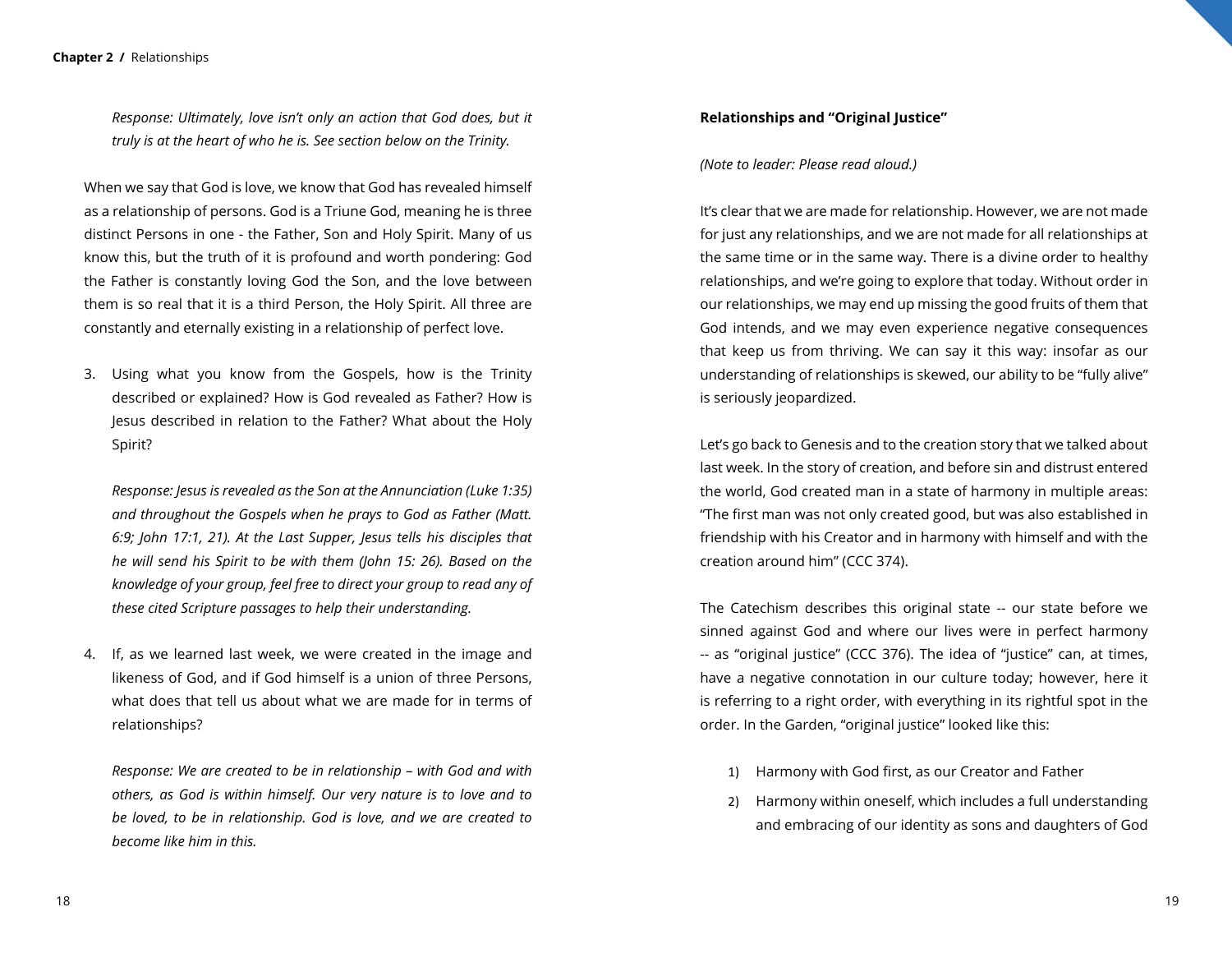- 3) Harmony with others, to live in relationship as we were created in the image and likeness of the Trinity
- 4) Harmony with creation, to cultivate and care for creation as it was entrusted to us by God

Though sin has since entered the picture and ruptured the original harmony and original justice of the Garden in Genesis, we can still see the rightful order in how we were created.

5. Why is it a "just" order for these four harmonies to fall into this order? Why would a different order be less ideal or less in line with God's purpose in creating humanity?

*Response: Let the group discuss. For the second question, draw your group's attention to the fact that each of the harmonies build upon one another – we cannot have one without the others before it. Union with God ultimately must be first, for everything else flows from it.*

6. In our own brokenness, we can be tempted to strive for these harmonies out of order. How are you tempted to order them in your own life? Which do you see as the most important?

*Response: Let the group discuss.*

7. Now, think back to last week and the four areas where we could seek our image from things other than God: **approval and appreciation, emotional and physical comfort, security and control, and influence and power.** How could these temptations cause relationships with others to become out of order in our own lives?

*Response: Let the group discuss. Possible answers include:*

*Approval and Appreciation: We can be tempted to place relationships with others over our relationship with God and the worth of our lives that he gives. We can then seek to gain their approval over right relationship with God.*

*Emotional and Physical Comfort: When we seek our own emotional or physical comfort above God, we can reject his call for our lives; when we seek comfort from others, we are bound to be disappointed and unfulfilled.*

*Security and Control: Chasing security and control can lead us to putting created goods (money, possessions) or temporal situations (career, friendships) ahead of God in our lives. We can be tempted to put our trust in things that fade away, rather than in God's eternal providence.*

*Influence and Power: Seeking influence and power over others is another way we can put our relationships with others over our relationship with God: we can get our sense of identity and worth from the titles we have or the success we experience and not from God our Father.* 

#### **God's Vision for Relationships**

Though we were created in a state of original justice, we know that sin has led us out of the Garden of Eden and into generations of a broken world. We are constantly being tempted to put relationships before God, to let ourselves live disintegrated lives and to seek ways to be filled that only leave us empty.

However, we can turn to Scripture and see the ways that Jesus helps people re-order their priorities and offers them the fulfillment they are seeking.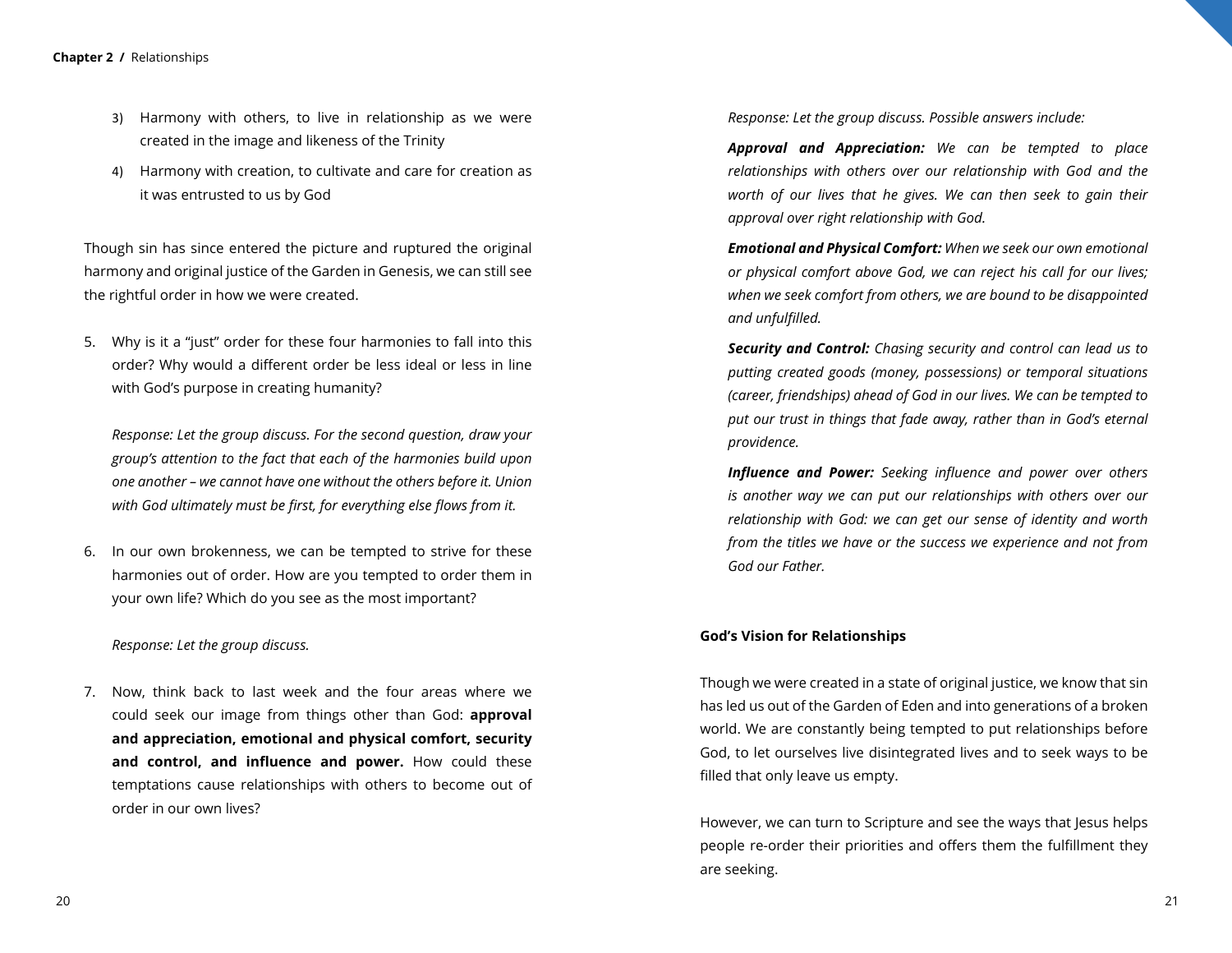*(Note to leader: Women, read the Woman at the Well below. Men, skip ahead to the Prodigal Son.)*

#### **Women: John 4, the Woman at the Well**

We are going to look at the story of the Samaritan woman at the well in John, chapter 4.

(Read John 4:4 – 14.)

7. The woman in the passage thinks Jesus is talking about actual water from the well, but Jesus seems to be talking about a different kind of water. What do you think Jesus is actually referring to when he talks about "living water"?

*Response: Possible answers include: companionship, fulfillment, happiness, the love of God, eternal life, etc.*

(Read John 4:15 – 19.)

8. Jesus reveals to the woman that he knows about the struggles of her life. How does it seem that the woman has sought to find happiness and fulfillment? Has she found what she is looking for?

*Response: Through her marriages and relationships with men. No, the fact that she has been married so many times seems to indicate that she has not found what she is looking for. Also, the fact that she is at the well by herself at the hottest part of the day reveals that she is very isolated and alone and wanted to avoid the other women of the village, who likely would have drawn water in the morning.*

(Read John 4: 25 – 30).

9. We see Jesus reveal his true identity to the woman and the effects it has on her: she came to the well alone at noon, steering clear of everyone else drawing water before the heat of the day, but leaves after encountering Jesus ready to enter the town and tell everyone about him. What do you think changed her?

*Response: Let the group discuss. Help your group see that searching for fulfillment in others had led the woman to shame and isolation, but finding fulfillment in Jesus led her to joy and conversion.*

10. What do think God is trying to tell us with this encounter? How does that apply to your life?

*Response: Let the group discuss.* 

#### **Men: The Prodigal Son**

We can turn to Scripture and see one way that a good father helps a man re-order his priorities and offer him the fulfillment he is seeking. We are going to look at the story of the Prodigal Son in Luke, chapter 15.

(Read Luke 15:11-32)

8. The son takes his "inheritance" and goes and squanders it. When he has nothing left, what does he realize? How does he think his father will respond?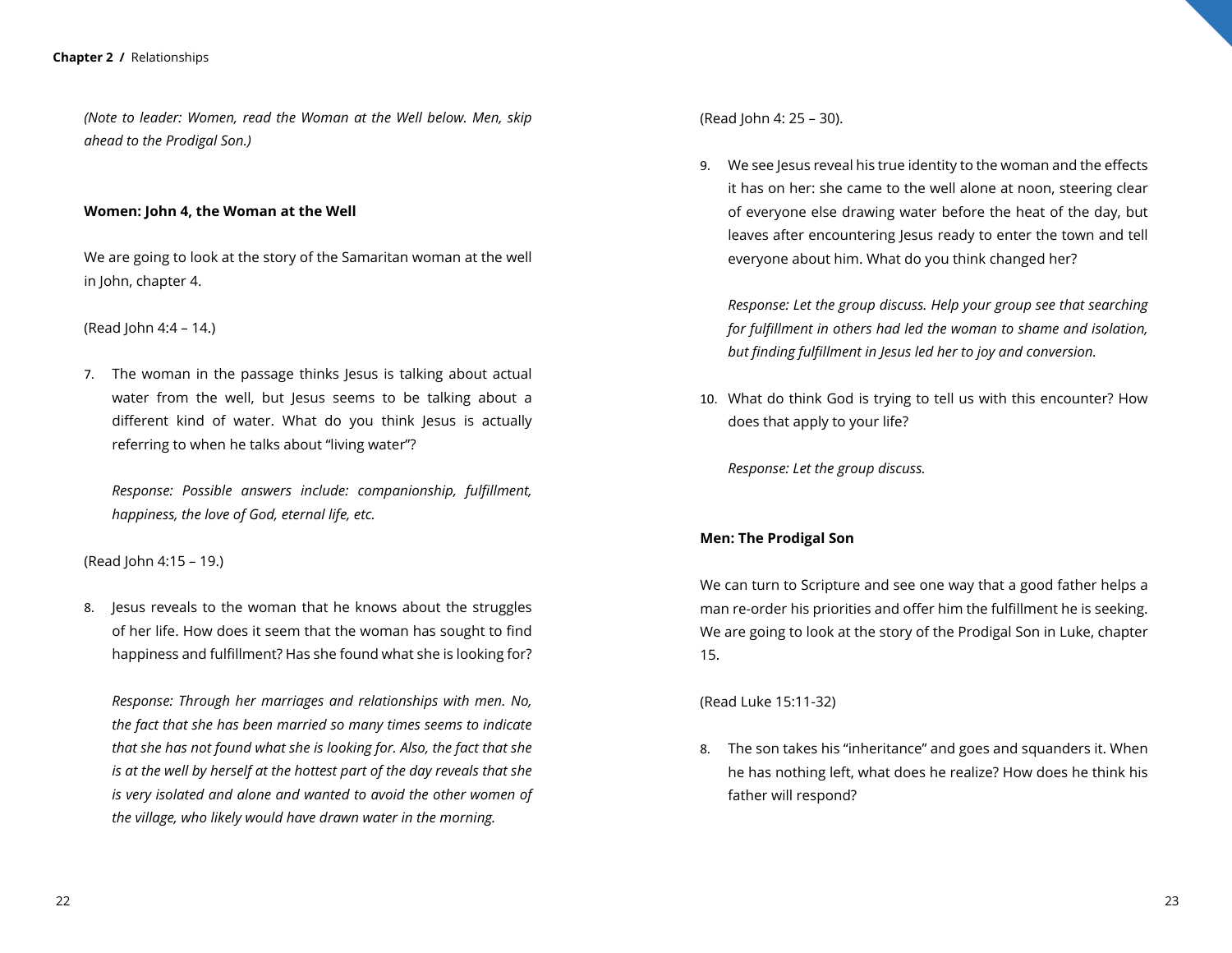#### **Chapter 2 /** Relationships

*Response: He realizes he needs to return to his Father – not as a son, but as a slave instead. He thinks he isn't worthy to be a son anymore, so he plans to be treated like a hired worker.* 

9. Why do you think that the son thought he wasn't worthy to be a son to his father anymore? How do you think he feels about wasting away all that his Father had given him?

*Response: The son thinks he has ruined his relationship with his father, that he has become unworthy of his love and care. He thinks he has to work to earn his love. He was given "all" that his Father had for him and now that is gone. He believes he must earn any attention or material goods that he received from his Father moving forward.* 

10. We see that the Father runs to the son, embraces him and kisses him. This comes as a shock to the son and he doesn't know why his Father would treat him this way after all that he has done wrong. The Father disregards his son's statement and reassures him of his love through his decision to slaughter the fattened calf and throw him a welcome home party. What is the Father telling his son through his actions?

*Response: let the group discuss. He is telling his son that he loves him unconditionally and that he forgives him and is not holding his sin against him, and that the son needs to do nothing to earn the father's love. He is expressing mercy and love to his son when he needs it most.* 

11. What do think God is trying to tell us with this encounter? How does that apply to your life?

*Response: Let the group discuss.* 

#### **Finding Order in Relationships: Greek Life Testimonies**

*(Note to leader: Feel free to read aloud or print these testimonies for your group to read and reflect upon, either during your study or outside of your study time.)*

#### **Male Testimony:**

*My junior year of college I experienced what true friendship was. I'd been living the "college life" for two years and had everything the world told me would make me happy - a bunch of friends (thank you Greek life), multiple parties to go to every weekend, decent grades, and a beautiful girlfriend. I was so confused because despite all of this I felt totally empty. So I walked into the Newman Center one day and accidentally met John. John invited me into his life, and he challenged me to become the best-version-of-myself. In doing so, He taught me how to pray, showed me that following Jesus is worth the pain of rooting out the sin in my life, and helped me take steps to prepare to be a great husband and father one day.*

#### **Female Testimony:**

*In high school, I was very picky about keeping my friend groups from different organizations separate. These friendships from dance team and other extra-curricular activities ended up being friendships of utility and pleasure, and most of them didn't last once I went to college. In college, I treated Greek life in a very similar way. I wanted my sorority sisters to be my friends in Greek life, but I was nervous to combine worlds and introduce any of them to my Catholic friends. One day, I put my concerns aside and decided to start a Catholic Bible study in my sorority house. Little did I know that so many of my sorority sisters were*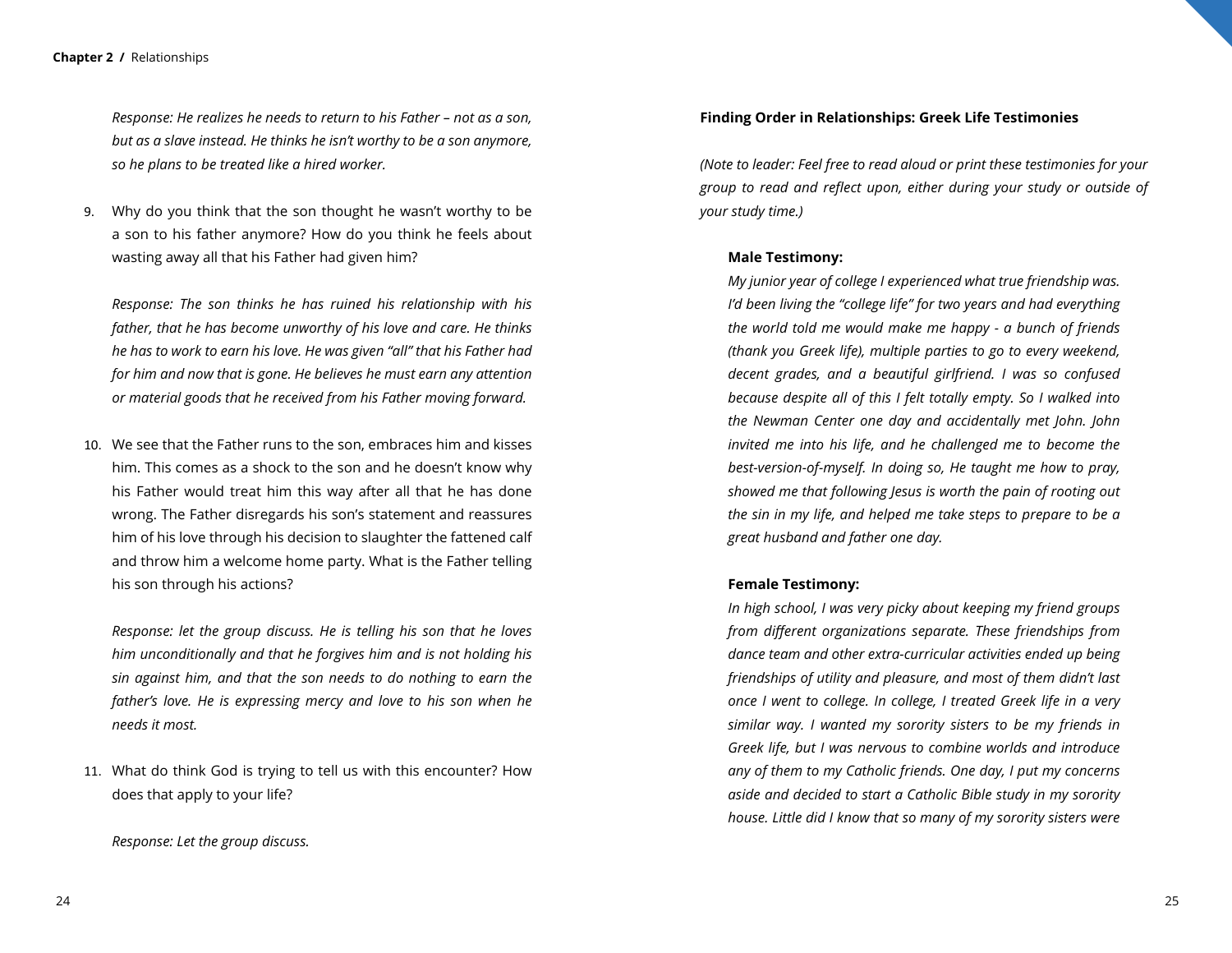**Chapter 2 /** Relationships

*Catholic and were hungering to know the Lord. The women from that Bible study are some of my closest friends to this day, and that may have never happened if I didn't introduce my faith into those friendships.* 

12. What does putting God first in your life look like? How could you do this this week? *Response: Let the group discuss.*



Chapter III

**Sex**

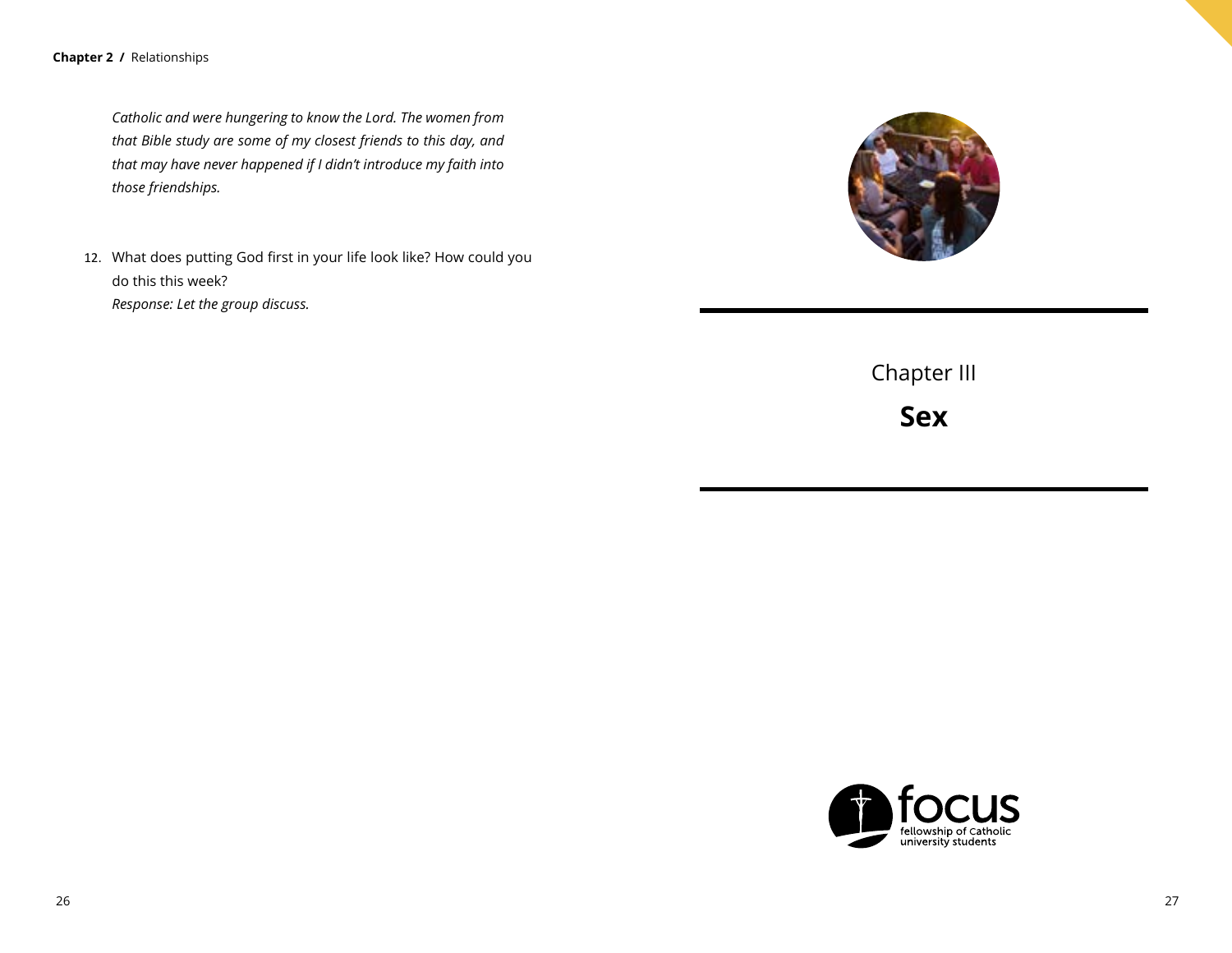#### **CHAPTER 3**

**SEX**

**Goal: Awakening an Awareness to God's Plan for Sex**

#### **Leader's Guide:**

*The past two weeks, we've looked closely at our human nature and the Christian nature of relationships. With these valuable foundations, the next few weeks we're going to apply some of these principles and the Gospel message to a few specific areas that are common in Greek life: sex, alcohol, success, and time.* 

*Last week, we talked specifically about ordered relationships, and how God is our ultimate source of fulfillment. We are made for relationship, and especially for a relationship with God, who is love. Often, we feel this truth about our nature most when it comes to the desire for romantic relationships – we desire to be known in deep ways, and we look to fulfill this desire through romantic relationships. However, we also know how quickly these relationships can become sources of pain, confusion and hurt.*

*Our desire for love and for meaningful relationships gets even more complicated when sex enters the picture. Though our culture loves to sell us the narrative of casual sex, that sex with "no strings attached" is*  *healthy and even a rite of passage, many young people have first-hand experience that this narrative does not lead to being more fully alive but often leaves us even more broken.* 

*In this chapter, we're going to look at God's vision for sex established in Genesis and how that vision becomes twisted through sexual sin. We'll also look at some Scripture passages that reveal God's true vision for marriage as something we can strive for as we live out our Christian faith and identity. Though these visions may be difficult to reconcile with the brokenness around us in our culture today, we know that we can rely on God's grace and the sacraments to guide us to living out romantic relationships with freedom and virtue.*

*For you as the leader, it is good to be aware that this might be the first conversation that your participants have had on sex and how it is designed to be used. This can be an extremely sensitive topic, and we encourage you to approach this study with patience and prudence as participants begin to unpack their experience and their potentially distorted views of the sexual embrace. Invite your participants to share about their experience without encouraging over-sharing or directly calling out your participants. We also encourage you to initiate follow-up conversations with the individuals in your group after the study as you support them in the healing process and invite them to greater freedom.*

*Remember: This chapter will only scratch the surface of God's vision for sex and meaningful relationships. Consider checking out the "Cultural Apologetics" series or the "Theology of the Body" Bible study on FOCUS Equip to dive more deeply into this topic.*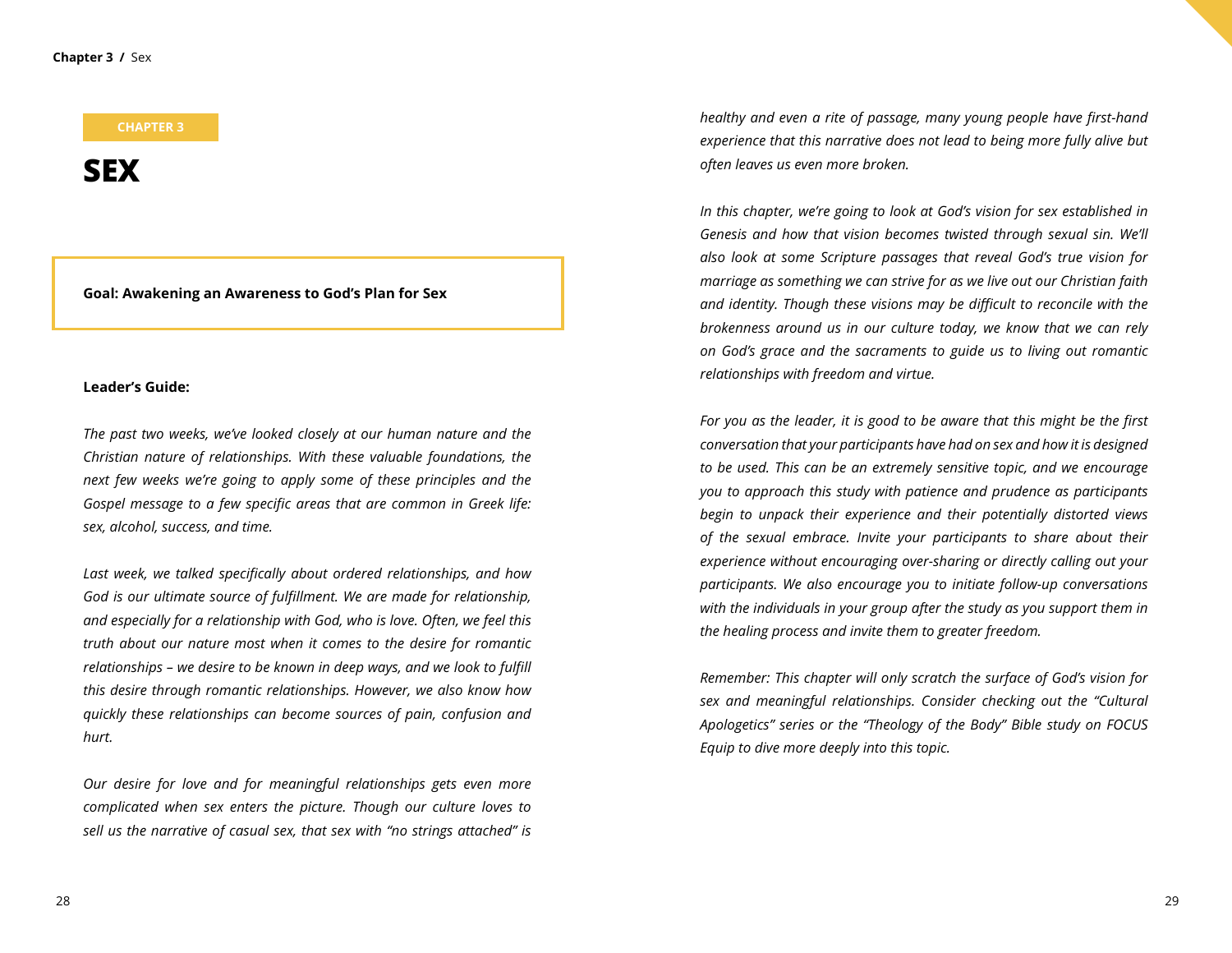#### **Introduction: Identity and Sex**

#### *(Note to leader: Please read aloud.)*

Last week, we talked specifically about ordered relationships and how God is our ultimate source of fulfillment. We are made for relationship, and especially for a relationship with God, who is love. Often, we feel this truth about our nature most when it comes to the desire for romantic relationships – we desire to be known in deep ways, and we look to fulfill this desire through romantic relationships. However, we also know how quickly these relationships can become sources of pain, confusion and hurt.

Fortunately for us, God has revealed to us his vision for sex and relationships that will lead us to greater unity with him, ourselves, and others. God is not anti-sex; rather, he views it as so sacred and important to who we are as human beings that we must be careful to treat it with the reverence it deserves. Sex, as God has designed it, can reveal to us incredible truths about the infinite and eternal love we all desire and are created for.

1. What do you know about what the Catholic Church teaches about sex? What do you think God thinks about sex and relationships?

*Response: Let the group discuss. Some follow-up questions include: How have you been taught the Catholic Church's teaching on sex? Are there any questions you have or teachings you don't understand? Where else do you look for the truth about sex?*

Let's once again return to Genesis, to the story of Adam and Eve, to see what our creation can tell us about God's design for sex.

(Read Gen. 1:26 – 28, 2:24.)

2. What do these passages tell us about God's view of sex? What is its purpose?

*Response: Sex is rightly designed by God as an act within marriage between a man and a woman for the purposes of unity of the couple and for procreation. It is meant to be a participation in union with God and one another and participation with God in creation by populating the earth. Sex is an invitation into the love and the creative power of God!*

(Read CCC 1604-1605.)

3. How does sex fit into the order of the four harmonies that we talked about last week? What might be the result if it is not ordered rightly?

*Response: Sex falls into the category of right relationship with others. Let the group discuss the consequences of sex that is not ordered rightly.*

#### *(Note to leader: Please read aloud.)*

We talked about the four harmonies last week and the order of healthy relationships; similarly, romantic relationships have their own healthy inherent order. A healthy progression in a relationship begins with getting to know another person – their interests, their personality and their values and beliefs. This occurs through friendship and through dating. As the relationship progresses, it grows, with a deeper and deeper understanding of the other's longings and desires. At the altar during the sacrament of marriage, the couple commits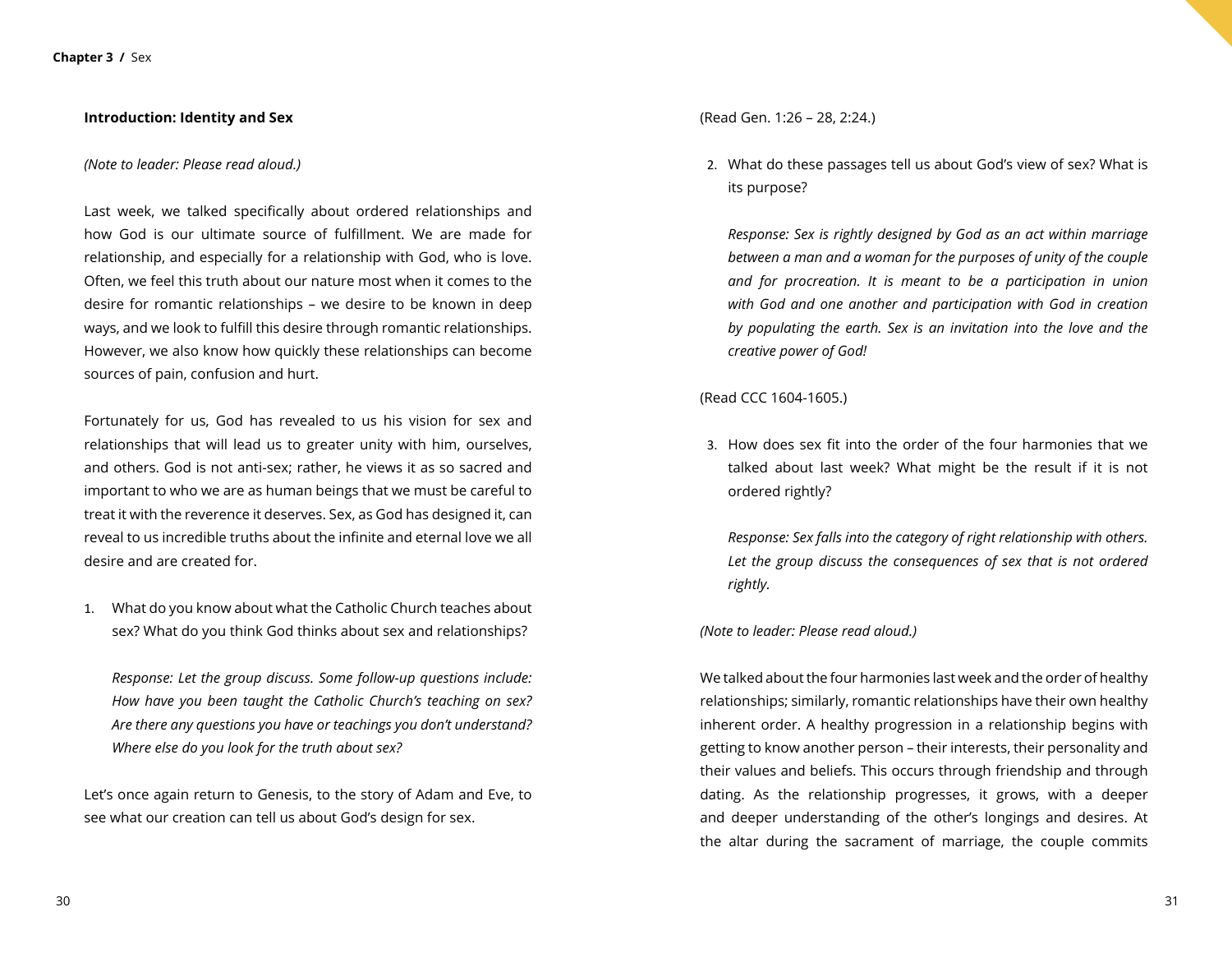themselves to one another "until death do us part," and they enter into a sacred covenant that cannot be broken. And finally, their love is consummated in the sexual embrace, making physical the spiritual reality of the covenant, that is, a total gift of self from one to the other.

Simply put, the stages of relational development move from sharing the mind, to the heart, to the soul in the sacrament of marriage, and finally to the body, in the sexual embrace. Too often, though, this order is completely reversed; and two people find themselves giving their bodies to one another a few months (or even moments) after meeting, saying with their bodies that they desire to make a total gift of self to one another, but coming nowhere close to saying that with their hearts, minds or souls. It is only within marriage, where the words and the actions of a "total gift of self" match one another, that sex is truly allowed to be what it was created to be.

4. What do you think of this natural progression of a relationship? How does this truly allow a romantic relationship and, eventually, a marriage, to be a "total gift of self"?

#### *Response: Let the group discuss.*

5. Why are we tempted to rush or distort the natural progression of a relationship? What are we most likely seeking?

*Response: Let the group discuss. Prompt your group to think of the four motivations mentioned in the previous two chapters. Possible answers include:* 

*Approval and Appreciation: "Having sex makes me feel wanted, loved, approved, and affirmed."*

*Intimacy and Physical Comfort: "Sex makes me feel closer to him/*

*her" or "Looking at porn makes me feel less lonely" or "Having sex or looking at porn relieves my stress."*

*Security and Control: "I think that having sex will make him/her stay with me."*

*Influence and Power: "I feel powerful when I am able to sleep with multiple guys/girls" or "I like to give or withhold sex to get what I want."* 

6. We discussed in Chapter 1 that we are created in God's image and likeness, and we discussed in Chapter 2 that God as Trinity reveals to us that we are made to give and receive love. If the meaning of sex is a total gift of self to another person, what does that tell us about the nature of God?

*Response: God is constantly giving us a total gift of himself at every moment, through grace. He also gives us a total gift of himself in the Eucharist, where he gave himself up completely and died on the cross so that we would be reconciled to God the Father. Sex is an earthly image of the divine nature of God's complete and total love for us, holding nothing back.*

(Read John 19:30)

"Consummatum est" is Latin for "it is consummated" or "it is finished."

7. What do you think about that? How does Christ "consummating" himself to the cross influence your understanding of sex, and Christ and His Church?

*Response: Let the group discuss.*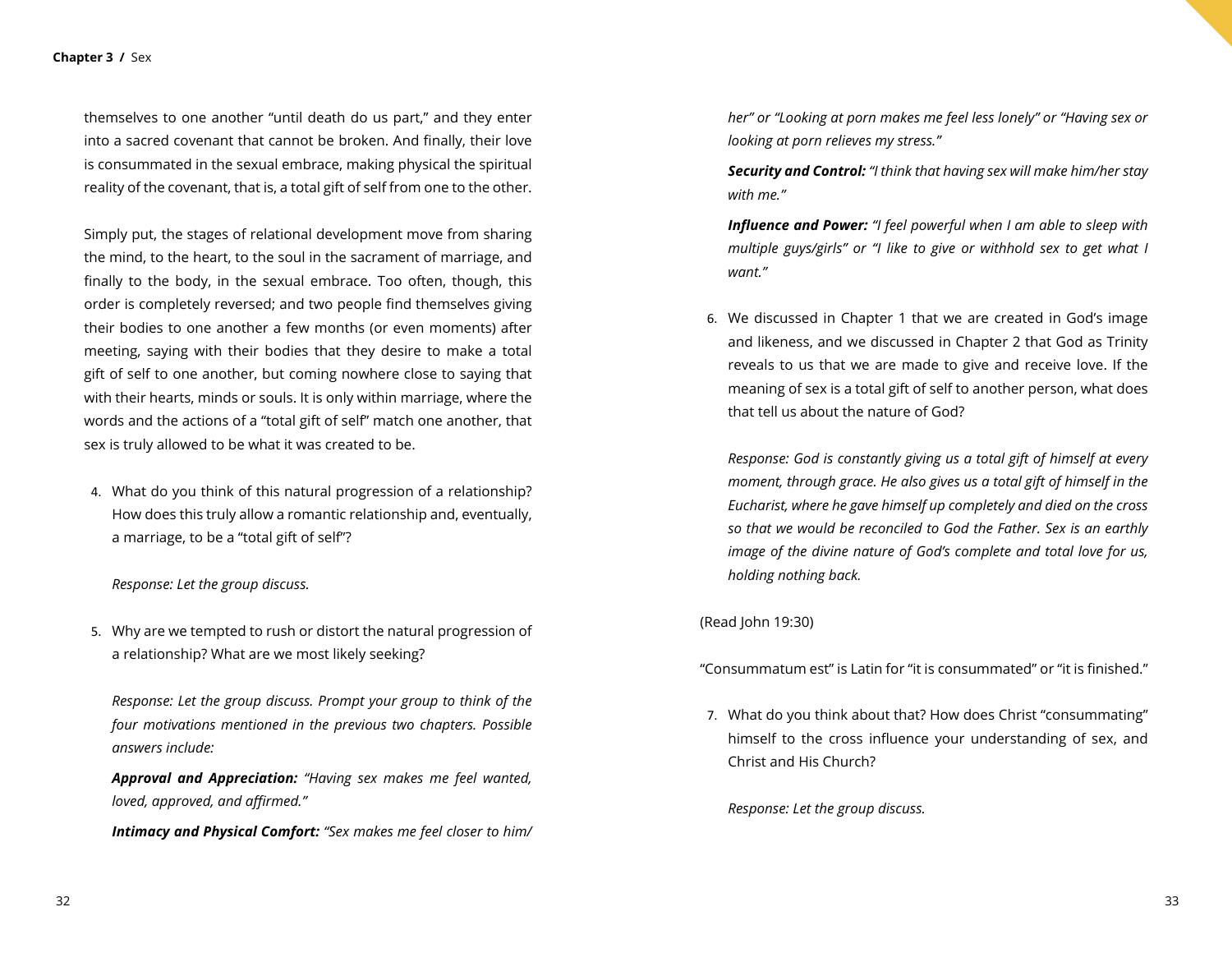#### **Distortions of This Vision: Sexual Sin**

#### *(Note to leader: Please read aloud.)*

As we've seen, God has a very intentional design for sex that is meant to teach us about the eternal love we are truly created for. However, we don't have to look very far around us to see that sex is constantly used and abused for our own selfish purposes, and that our culture even seeks to deny the very nature of sex as God designed it at every turn.

We see the abuses against this design everywhere: the pornography industry is a multi-billion-dollar industry; movies and TV shows promote the lie that promiscuity and casual sex are a normal part of life and are without consequences; divorce rates are over 50%, and committed lifelong marriages are seen as archaic or limiting to freedom. This culture affects us personally: encouraging us to turn to pornography and masturbation as solutions for our everyday ills, to treat sex as a way to embrace freedom or heal loneliness and to use other people on dating apps, through messaging, and even in person for our own selfish desires.

8. Why do you think hook-up culture, pornography and sexual sin are so popular and accepted in our world today, especially in Greek life on the college campus?

*Response: Let the group discuss.*

9. How has the hook-up culture, pornography, or the culture's attitudes about sex and relationships affected your own life or your relationships, or even your chapter?

*Response: Let the group discuss. You may want to remind your group that they should share prudently but are free to open up about their own experience. Feel free to model appropriate sharing with a story of encountering this culture in your own life and how Jesus has invited you to greater freedom in chastity. Take note if abuse or assault gets brought up. Be sure to follow up with that student prudently and privately.* 

10. How might the world be different if society bought into God's vision for sex and relationships? What do you think would have to change in our culture for that to become a reality?

*Response: Let the group discuss. Think about the common things that are justified in our culture: sex before marriage (even with someone you've been dating a long time), co-habitation (even if you're not having sex), or "just staying the night."*

#### **Encountering Hope in God's Vision for Sex**

*(Note to leader: Please read aloud.)*

Though all of us likely endured effects of this broken vision of sex and relationships, we do not need to give up hope!

In Scripture, we can see how God beautifully lays out his plan for spousal, married love, and how it is meant to image his relationship with his Church (as read in John 19:30!). This is a lofty vision, and one that requires much grace to live out, but God reveals it to us as the way to true and lasting happiness and fulfillment.

(Read Eph. 5:21 – 33.)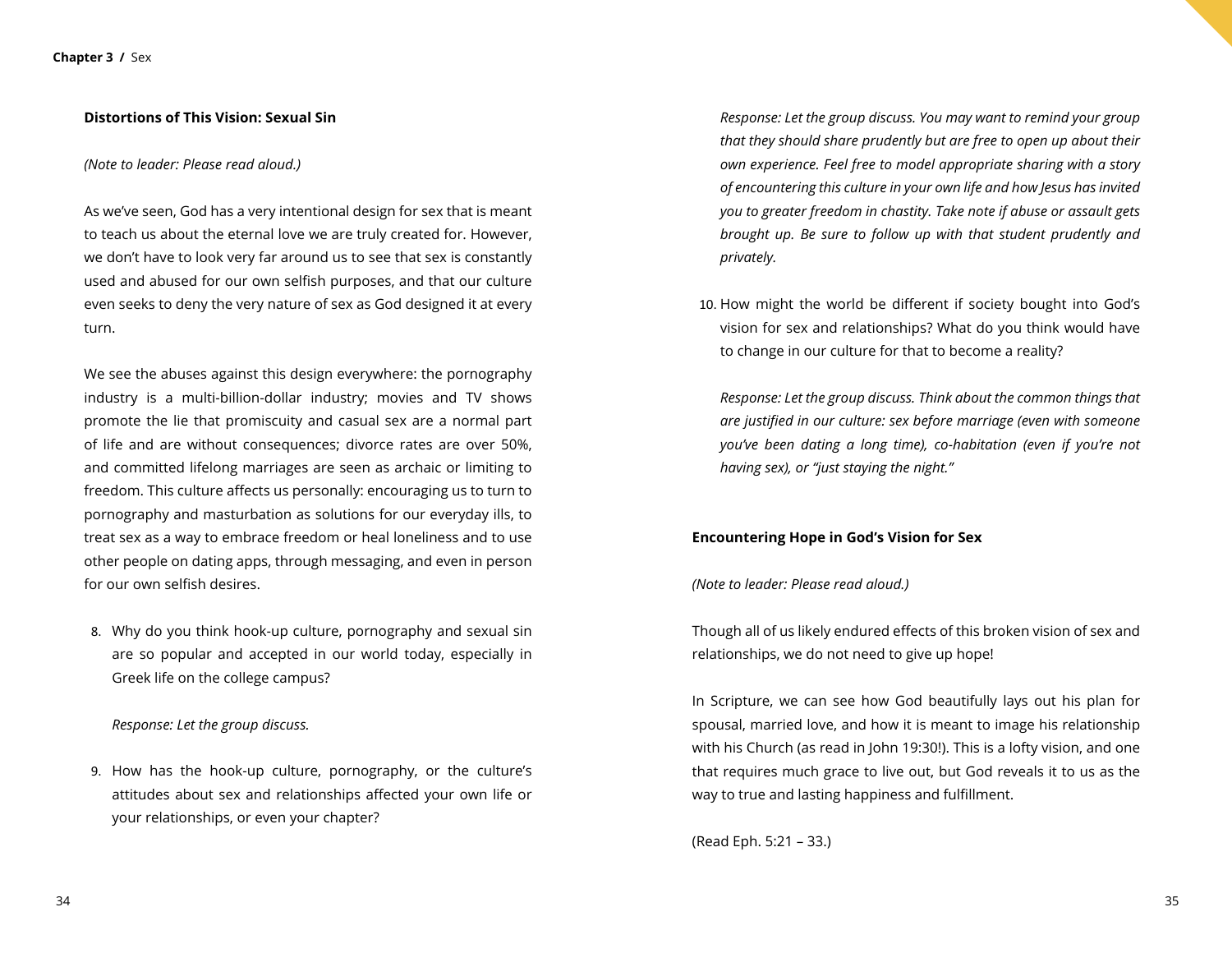11. What is striking to you about God's call to marriage, and modern culture's gender roles?

*Response: Let the group discuss. Forward your participants to Chapter 1 of the "Theology of the Body" bible study for deeper insight here.*

12. How do these verses rightly illustrate marriage and sex as a total gift of self?

*Response: Let the group discuss. In particular, verse 25 describes Christ giving himself up for the Church, and verse 28 describes loving the other as you love yourself.*

13. What does it mean to say the relationship between a man and a woman images Christ and his Church?

*Response: By suffering and dying, Christ gave himself up completely for who he loved, which is the Church. Spouses are meant to die to themselves as he did out of love.*

14. How can we live out this renewed vision for relationships *before* we are married? How could you begin preparing to live this way in your life today?

*Response: Let the group discuss. Possible answers include: practicing giving of self and dying to self in small ways, particularly in friendships and dating relationships; loving our current families in a self-sacrificial way and choosing their good, etc.*

*(Note to leader: Please read aloud.)*

Christ is inviting us to live more fully alive right now, whatever our personal situations may be. He does not wait for us to "be better" or to reach a certain level of holiness on our own to offer us grace and welcome us home; he offers it now and at every moment.

#### **A Renewed Understanding of Sex: Greek Life Testimonies**

*(Note to leader: Feel free to read aloud or print these testimonies for your group to read and reflect upon, either during your study or outside of your study time.)*

#### **Male Testimony:**

*Coming from all-boys high school, I showed up on campus and was absolutely floored by the insane amount of gorgeous women everywhere. It was like being a young kid in an arcade: endless possibilities for pleasure. Shortly after showing up on campus, I began engaging in a non-committal sexual relationship. At first, I thought it was the dream – pleasure without responsibility. A month or two went by, and the pleasure had lost its luster; and I remember walking back from her dorm one night feeling so unbelievably empty. It was this feeling of emptiness that ended up bringing me to the place where I wanted to give God's plan for sexuality a try. The more I fell in love with God's view of sexuality, the less empty I felt. It was truly unbelievable.*

#### **Female Testimony:**

*I came into college with a wounded foundation. My experience with men and sexual sin had reached rock-bottom in high school, and I was really hoping to have a fresh start. Unfortunately, I wasn't strong enough to resist the party scene. Starting on bid day of my freshman year, I was back to my old habits. I lived*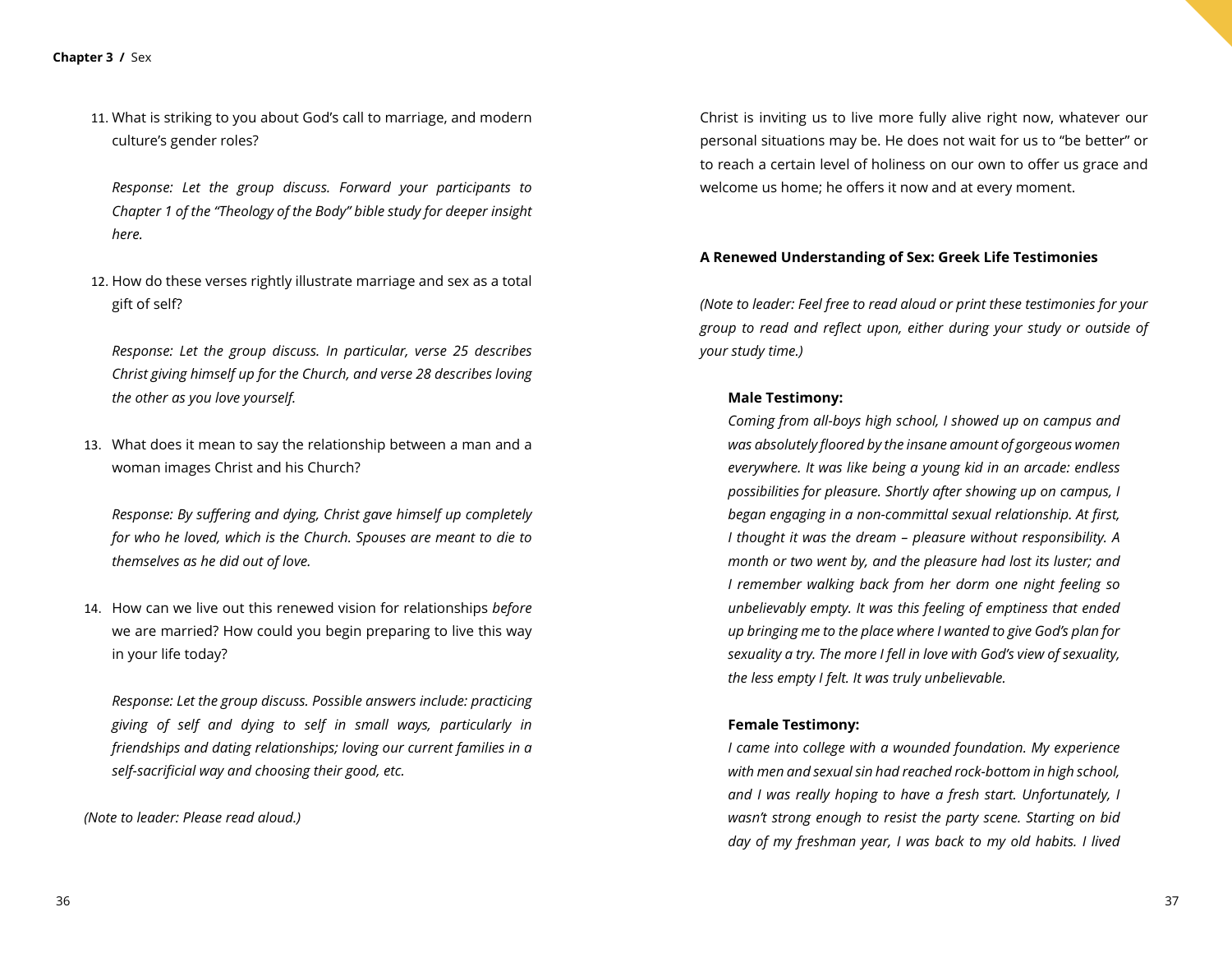*a life of toxic promiscuity, spending many nights partying and many mornings with an empty heart. Though I felt horrible, I persisted in my sin. From my perspective, I was good at being "bad." My judgement was so clouded by sin that I couldn't see a reason to change. As the years continued, I knew I wanted an out, but I was scared to seek it myself. A pledge sister of mine had the courage to ask me hard questions and offer accompaniment to see me through the change I deeply desired and needed. I was scared to fail in striving for chastity, but she believed in me. That made all the difference. I met Jesus, and his love was worth the sacrifice involved to make the change. I finally understood that I was made for more. I met love itself and couldn't be the same. I was able to receive the abundant mercy of God and be restored in my innocence. I am forever grateful.*

15. What is a next step you could take this week to live more fully alive in the area of relationships and sexual freedom? Who in your life could support you in taking that step?

*Response: Let the group discuss. Consider following up with members of your group individually throughout the next week if they desire support and encouragement to grow in chastity. Check out the "Path to Freedom" (Men) and "Uncompromising Purity" (Women) resources on FOCUS Equip for help in accompanying someone in the journey to freedom.*

*(Note to leader: As a follow-up to the previous question, feel free to print this page as a resource to give your participants or to go over it as a group at the end of study).*

#### **Next Steps:**

If you desire to live more fully alive in your relationships, there are a few steps you can begin to take as you begin this journey:

- • **Go to confession.** God gave us the gift of the sacrament of confession to make peace with him, each other and ourselves. The sacrament reconciles us from the mortal sins that separate us from God and the Church and gives us grace to overcome future moments of temptation. If it's been a while since you've gone to confession, find out when it's available and try to go this week. If you're not Catholic and/or would like a better understanding of what confession is, your study leader can get together with you and help you answer any questions you may have.
- **Set boundaries.** Jesus says in Scripture that if something causes you to sin sexually, root it out of your life (Matthew 5:27-30). This could mean getting rid of or setting limits on a book, your computer, the TV shows you watch, or even on the physical parts of your dating relationship, insofar as they are "near occasions of sin." Setting these limits won't cure you of temptation, but they will help keep you from feeding sinful desires and will make room for Jesus to fill you even more with his grace.
- **Find accountability.** Accountability is especially helpful with sexual sins, as what remains hidden will continue to have power over us, but what is brought to the light and surrendered to the Lord can be transformed. A priest or a trusted, virtuous friend who is living chastity well can be a tremendous aid. Consider finding someone you can check in with regularly as you pursue healing and growth in this area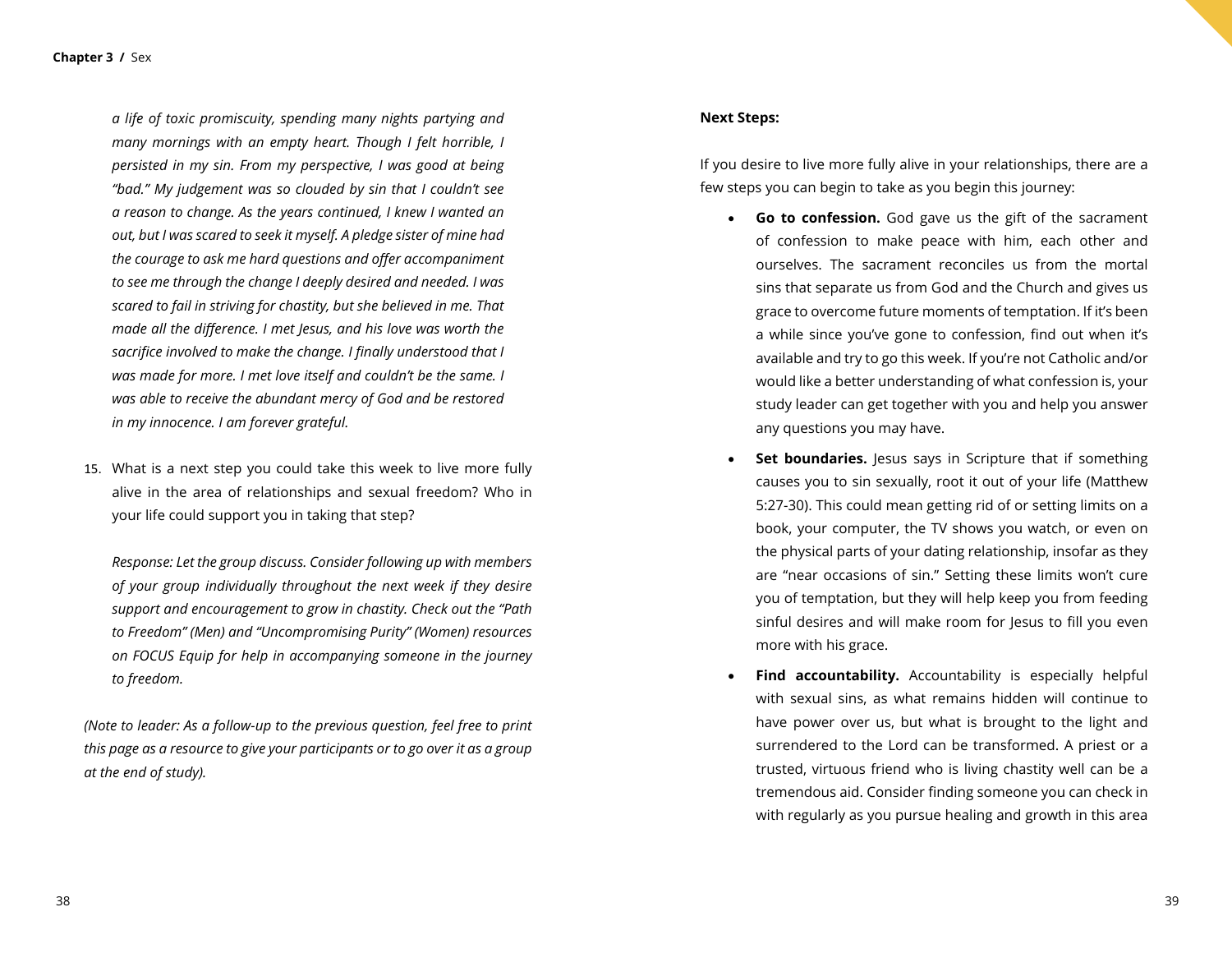who can help encourage you and celebrate your victories with you.

• **Pray.** St. Alphonsus Ligouri says, "Chastity is a virtue… Whoever prays for it will certainly attain it." If you don't pray regularly, begin to do so. Even ten minutes a day will allow the grace of Jesus to enter your life in new ways. When you pray, pray for the gift and the virtue of chastity, and listen to how Jesus might be guiding you to take steps to grow in exercising the virtue in your own life.



Chapter IV **Alcohol**

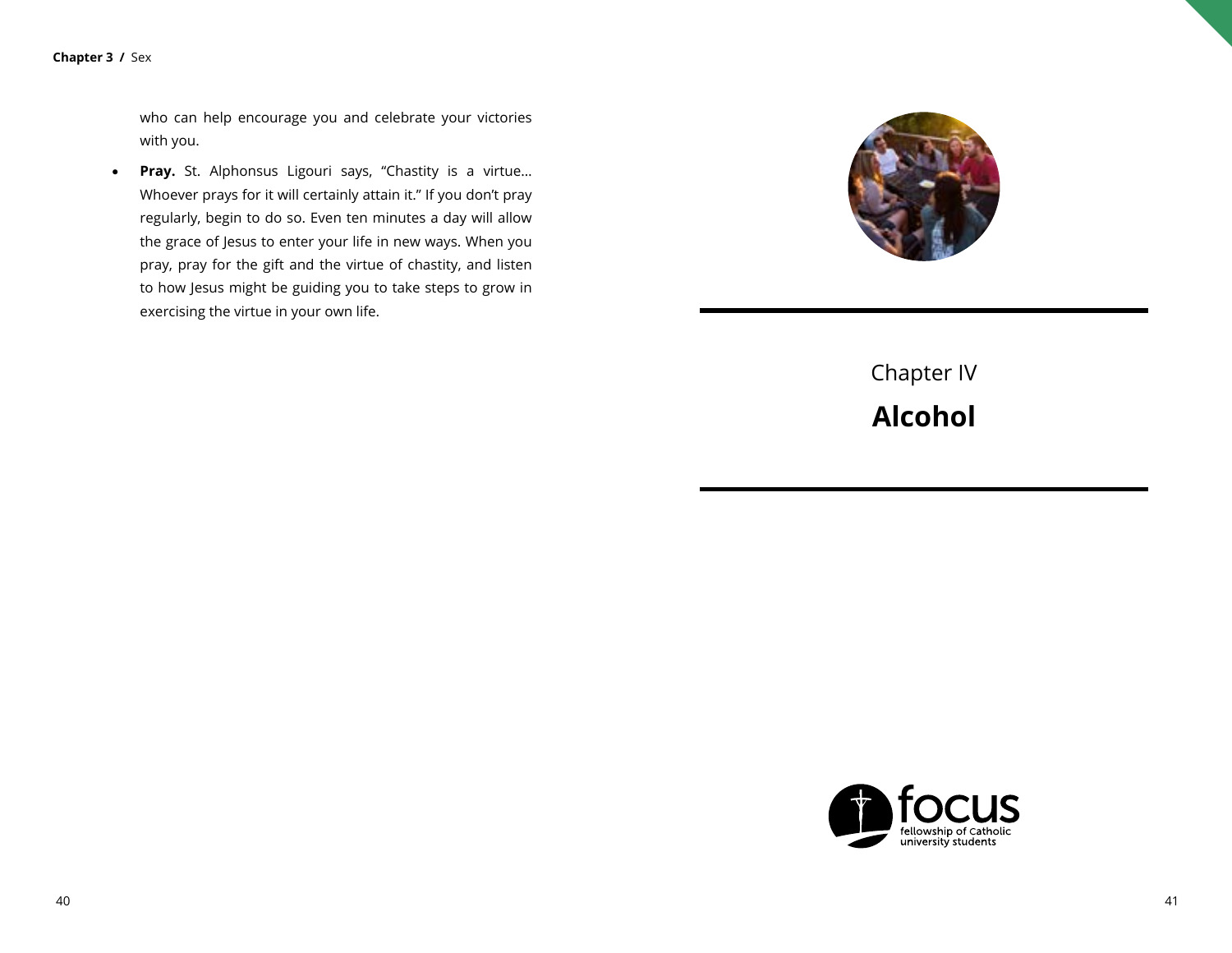#### **CHAPTER 4**

## **ALCOHOL**

#### **Goal: Awakening an Awareness to Temperance**

#### **Leader's Guide:**

*The temptation to abuse alcohol is a common one on the college campus. For many young people, their college experience is, in some ways, defined by alcohol: the parties they attended, the social circles they associated with and the "freedom" they experienced. However, similar to the last chapter's discussion on sex, the freedom and excitement that the culture often promises through the use of alcohol is often not an experience that leads us to living fully alive. Instead, the abuse of alcohol often leads to emptiness and hopelessness.*

*In response to the various dangers of alcohol, some groups use scare tactics about the dangers of binge drinking and alcoholism to encourage moderation through fear. Others take a sort of Puritan approach, which views consuming any alcohol as sinful or hedonistic.* 

*However, the Catholic understanding of alcohol strives for a healthy middle ground between these two views. On the one hand, we strive for the virtue of temperance, which helps us moderate our desires in a healthy way; on the other hand, we view alcohol as a gift from God that can foster joy and cultivate relationships, when used correctly.* 

*When it comes to alcohol, motivations matter. As we have discussed frequently throughout this study, our human motivations can cause us to seek happiness and worth in people or in things that can never fulfill us; this is often the case with those who use alcohol in an unhealthy way. But the Lord doesn't want us to live as slaves to a created substance; he wants us to be fully alive and to experience the joy that created things have to offer, but always in a way that reflects and points back to him.*

*For more on this topic and some of the other themes in this study, reference the "Christlike Leadership for Men" or "Christlike Leadership for Women" Bible studies on FOCUS Equip. In addition, you can reference the "Cultural Apologetics" series on FOCUS Equip for a discussion of Catholicism and alcohol.* 

#### **Introduction: Identity and Alcohol**

#### *(Note to leader: Please read aloud.)*

In the last few chapters of our study, we've been learning that man is made in God's image and likeness, and that through that image, we are made for relationship. We've also discussed the beauty of the natural order of creation and how that can help us orient our lives to living fully alive.

In our chapter on relationships and original justice, we discussed the importance of an ordered relationship with *creation* or *nature*. This includes the natural world around us, as well as the created things of this world. In this chapter, we are going to discuss how we can approach a rightly-ordered view of alcohol, which is a created substance. If you've never heard it before, the Church has a moderate approach to this topic that you might find refreshing! Let's dive in!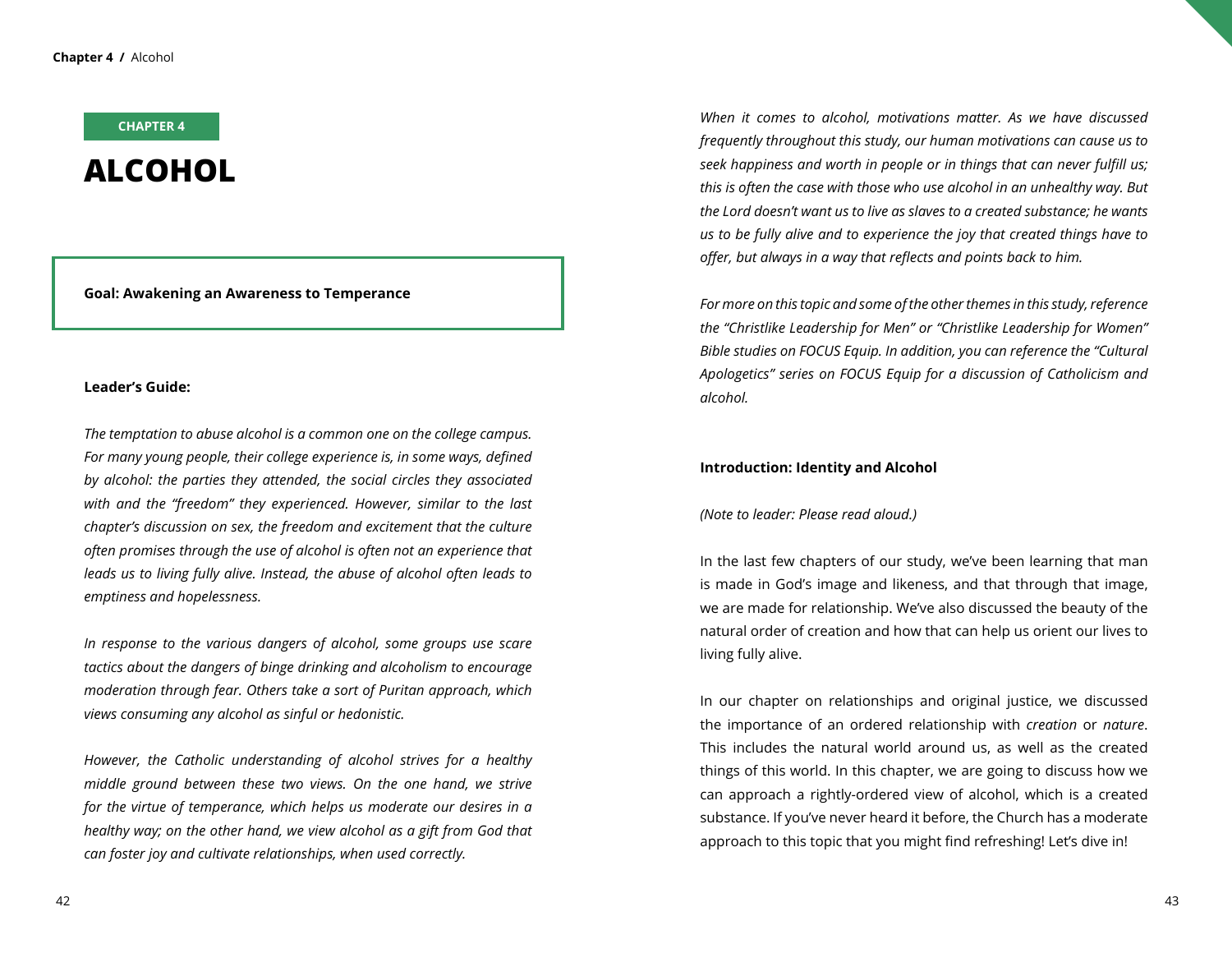1. How does the culture tell us that alcohol will lead us to being fully alive?

*Response: The lie being told to us by the culture is that fun or freedom can't be accomplished without alcohol, or even excessive alcohol use, and by drinking, you can have a better time with friends (or strangers).*

#### *(Note to leader: Please read aloud.)*

There is plenty of information in the media and the culture that shapes our understanding of alcohol. There is the mainstream cultural view that we just discussed; in response to the various dangers of alcohol, some groups take an opposite approach and use scare tactics about the dangers of binge drinking and alcoholism to encourage moderation through fear. Others take a sort of Puritan approach, which views consuming any alcohol as sinful or hedonistic. But what is an ordered, Christian outlook on the topic of alcohol?

The Catholic understanding of alcohol strives for a healthy middle ground between these two extremes. The Church calls us to the virtue of temperance, which helps us moderate our desires in a healthy way; Scripture also points out how we can view alcohol as a gift from God that can foster joy and cultivate relationships!

2. What has been your personal experience with alcohol? What have been some of the effects of alcohol on your life, your time or your relationships, family, and friends? Take a moment to reflect on this before answering.

*Response: Let the group discuss. Be intentional in creating space for participants to share a variety of experiences if they desire, whether it be no involvement with alcohol or over-consumption of it. Be watchful*  *for the sensitivities that may be present for certain members of your group, and feel free to model appropriate or prudent sharing.*

3. Let's again consider the same four motivations from the previous three chapters: approval, comfort, control and power. How might these motivations affect how we or those around us use or abuse alcohol? Consider, what is *your* motivation? Take a few moments to reflect on this.

*Response: Let the group discuss. Possible answers include:* 

*Approval and Appreciation: "If I drink with this certain group, I can finally get their acceptance," or "I'm willing to break the law to get this group's approval."* 

*Emotional and Physical Comfort: "Getting drunk helps me to numb the pain, get rid of stress or escape the problems in my life."*

*Security and Control: "Drinking with this crowd ensures that I won't spend my Friday night alone," or "Getting in with this crowd will give me a group of friends I can relate to."*

*Influence and Power: "Drinking with this crowd will make me more popular," or "I need to drink with this crowd for them to respect me."*

#### **God's Vision for Alcohol**

Let's look first at how Scripture and the Church can help us understand temperance.

#### (Read Sirach 31:25-31.)

The CCC defines temperance as "the moral virtue that moderates the attraction of pleasures and provides balance in the use of created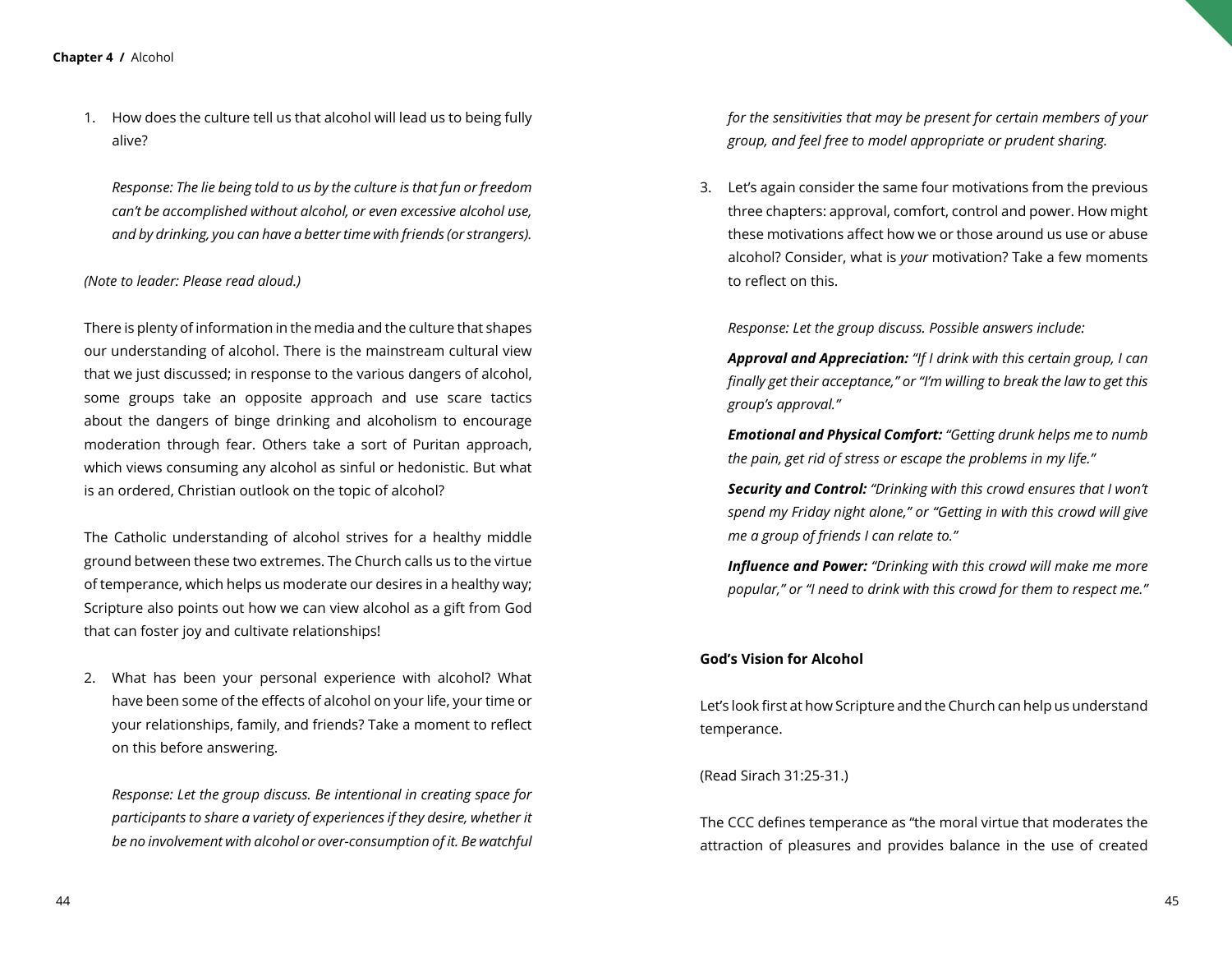goods. It ensures the will's mastery over instincts and keeps desires within the limits of what is honorable" (CCC 1805). Further, CCC 2290 says, "The virtue of temperance disposes us to avoid every kind of excess."

4. How might this definition of temperance and what we read in Sirach apply to use of alcohol? What do you think the "honorable limits" of using alcohol might be?

*Response: Alcohol is a created good and can be dangerous to ourselves and to others when consumed in excess. Alcohol itself is morally neutral, neither a good nor an evil. What matters is how we use it. Honorable limits your group might discuss could include: not drinking underage, limiting oneself to one or two drinks over the course of an evening/event, never driving while intoxicated, etc.*

5. This definition describes that overdoing it on created goods can impair "the will's mastery over instincts." What might be some consequences of this? Look back at Sirach to help.

*Response: Possible answers include: an impaired understanding of right and wrong, opening the door to sin; impaired decision-making, especially of the effects of our actions on others; falling prone to choosing what we personally want or need, regardless of whether or not it is good for us, etc.*

6. As St. Ambrose puts it, "For the things we avoid when sober, we unknowingly commit through drunkenness." St. Thomas Aquinas adds that drunkenness is sinful because "man willingly and knowingly deprives himself of the use of reason, whereby he performs virtuous deeds and avoids sin." When man loses his will and his reason, he actually loses his ability to recognize and choose the good, which are part of what it means to be

made in God's image and likeness. Throwing away our reason, even for a night, rejects this identity and separates us from God. How does this change or add to your understanding of the sin of drunkenness?

#### *Response: Let the group discuss.*

7. On the other end of the spectrum, Scripture describes alcohol as a gift from God to his people. As the Psalms tell us, God makes "wine to gladden their hearts" (Psalm 104:15)! Alcohol is often present at celebrations and social gatherings and can foster joy and friendship. How can we utilize alcohol for these purposes for which God meant it, while ensuring that we are not falling into a near occasion of sin for ourselves or for those around us?

*Response: Let the group discuss. Possible answers include: moderately consuming alcohol at celebrations, on feast days, etc.; learning about different types of alcohol and how to enjoy them appropriately, such as wine tasting; learning to pair alcohol with a meal and discussing how they complement one another, etc. Thomas Aquinas famously stated: "Drink to the point of hilarity!", and 20th century writer Hilaire Belloc famously once said: "[w]herever the Catholic sun doth shine, / There's always laughter and good red wine."*

#### **The Church's Invitation**

Our relationship with alcohol can be guided by the Church's wisdom and by our own personal experience, but those are not the only guiding factors. We must also take into account the national and local laws on this topic. Scripture can help us understand how to approach our country's laws regarding alcohol.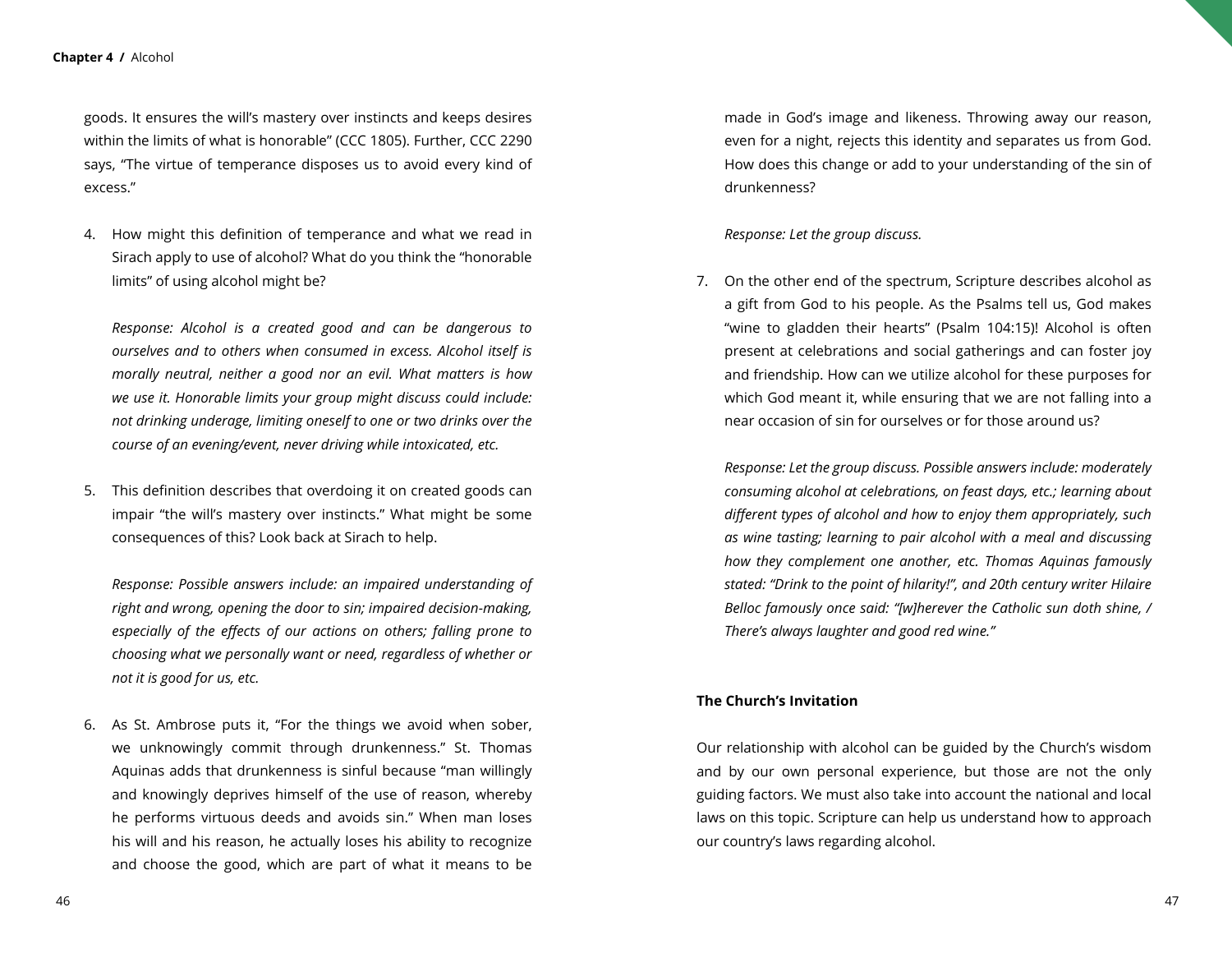(Read Romans 13:1 – 2.)

*8. What does this passage reveal to us about government authority?* 

*Response: Paul is calling every Christian to follow the law of the land (so long as the law is just). While many students can understand the reasons not to get drunk, it is harder to understand why someone cannot drink under the age of 21, especially if they know how to handle alcohol. The invitation to follow the law of the land and avoid underage drinking can be seen by college students as a radical call, but it is one that provides an incredible witness of the Christian life on campus.*

9. How does this apply to our drinking age in our nation?

*Response: Let the group discuss. For more information, consider reading CCC2242 or the "Christlike Leadership" chapter on Sobriety. The National Minimum Drinking Age Act of 1984 made it illegal for those under 21 to purchase or publicly possess alcohol. Every state has its own specific laws on the consumption of alcohol by minors. For example, some states do not allow it in any circumstance; others allow it in private at the home of a parent/guardian with their consent.*  For state-by-state laws, feel free to check out: [https://alcoholpolicy.](https://alcoholpolicy.niaaa.nih.gov/underage-drinking/state-profiles) [niaaa.nih.gov/underage-drinking/state-profiles](https://alcoholpolicy.niaaa.nih.gov/underage-drinking/state-profiles)*.*

10. What kind of witness might it be to others on your campus or in your house to live out Romans 13 or of the Church's vision for the temperate use of alcohol? What effects might that witness have on those around you?

*Response: Let the group discuss.*

#### **Alcohol and Temperance: Greek Life Testimonies**

*(Note to leader: Feel free to read aloud or print these testimonies for your group to read and reflect upon, either during your study or outside of your study time.)*

#### **Male Testimony:**

*Greek life gave me the instant community I desired when I first got to college. I didn't care if throwing wild parties, chasing women or doing drugs wasn't moral or virtuous. All I cared about was having fun and having a group of friends to share the memories with. Several years of blacking out, waking up next to strangers, and feeling depressed left me devoid of life and a ghost of the man I had always hoped to be. I slowly started creeping into the back of the chapel during Mass – arriving five minutes late to avoid being seen. One day, I encountered a priest who radiated Christ's love and joy for life itself. This priest chased me down after Mass and brought me to a FOCUS Missionary who changed my life. Through my friendship with this missionary, I learned that drinking alcohol didn't have to end with regretting decisions from the previous night, but that I could have great conversations and make the real connections that I longed for. God longs for us to live life abundantly and to throw off the chains of slavery.*  Let God into your life and begin growing in virtue. You will not *be disappointed!* 

#### **Female Testimony:**

*When I started my freshman year of college, I knew I wanted to join a sorority. I wanted to "fit in," and I was willing to do just about anything to make sure I did. I quickly realized fitting in meant going out and drinking with my sisters basically every*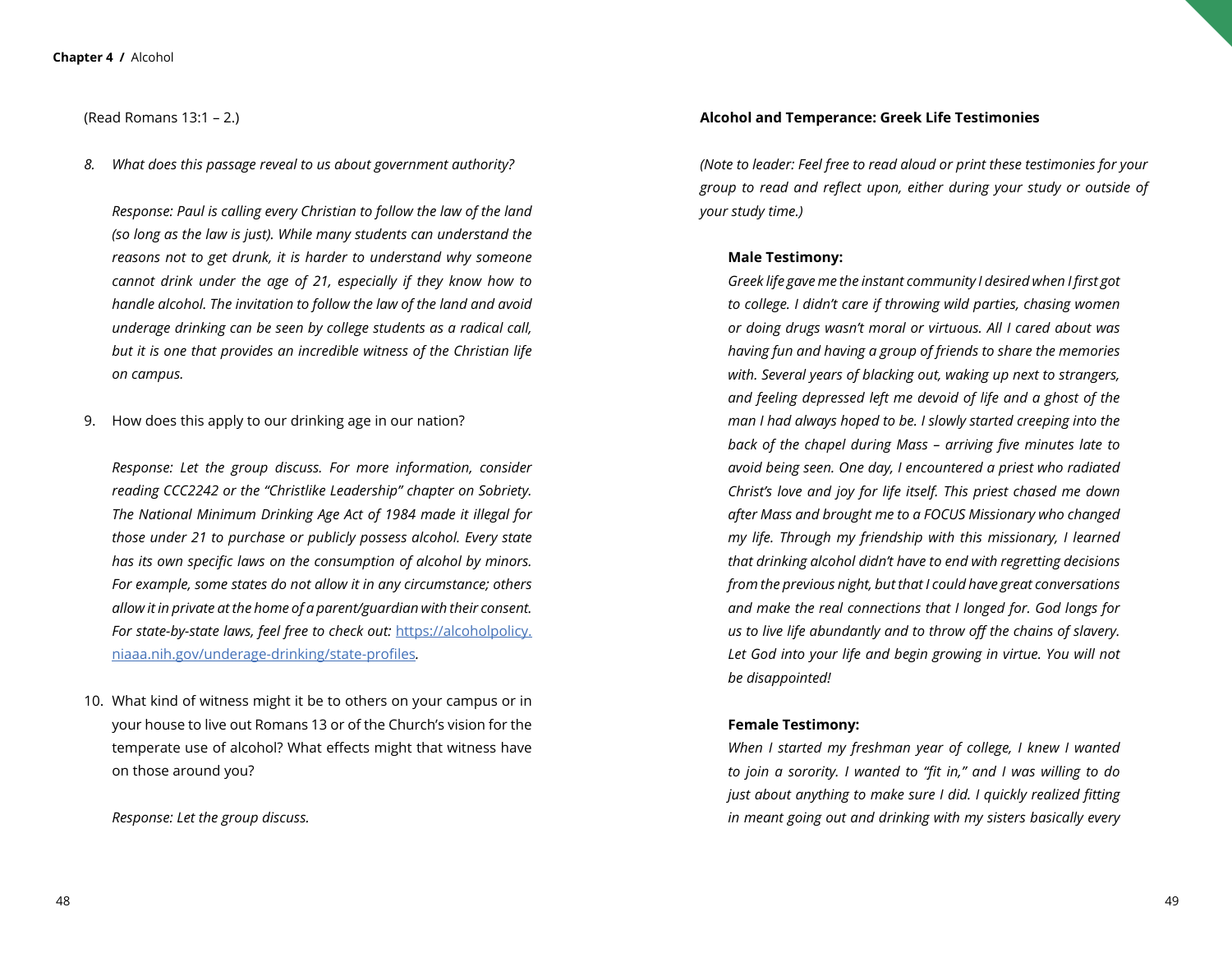*weekend. I came to realize after a semester living that life, the "fitting in" I was seeking never left me fully satisfied. I found myself constantly searching for more, thinking that alcohol and partying was the answer; but it was never enough. That same year, God so lovingly put someone in my life who gave me the option to choose something more. The women in my sorority who were running after Jesus and a life of virtue were so patient with me as I dug my way out of the party scene, and they helped lead me into the arms of the One whom I had been seeking. He was waiting to fill me with his merciful and endless love that drinking and partying could never offer.*

11. What is one action you can commit to this week to grow in temperance or moderation towards alcohol?

*Response: Let the group discuss. Invite your students to make a written commitment that you can follow up with next week!*



Chapter V **Success**

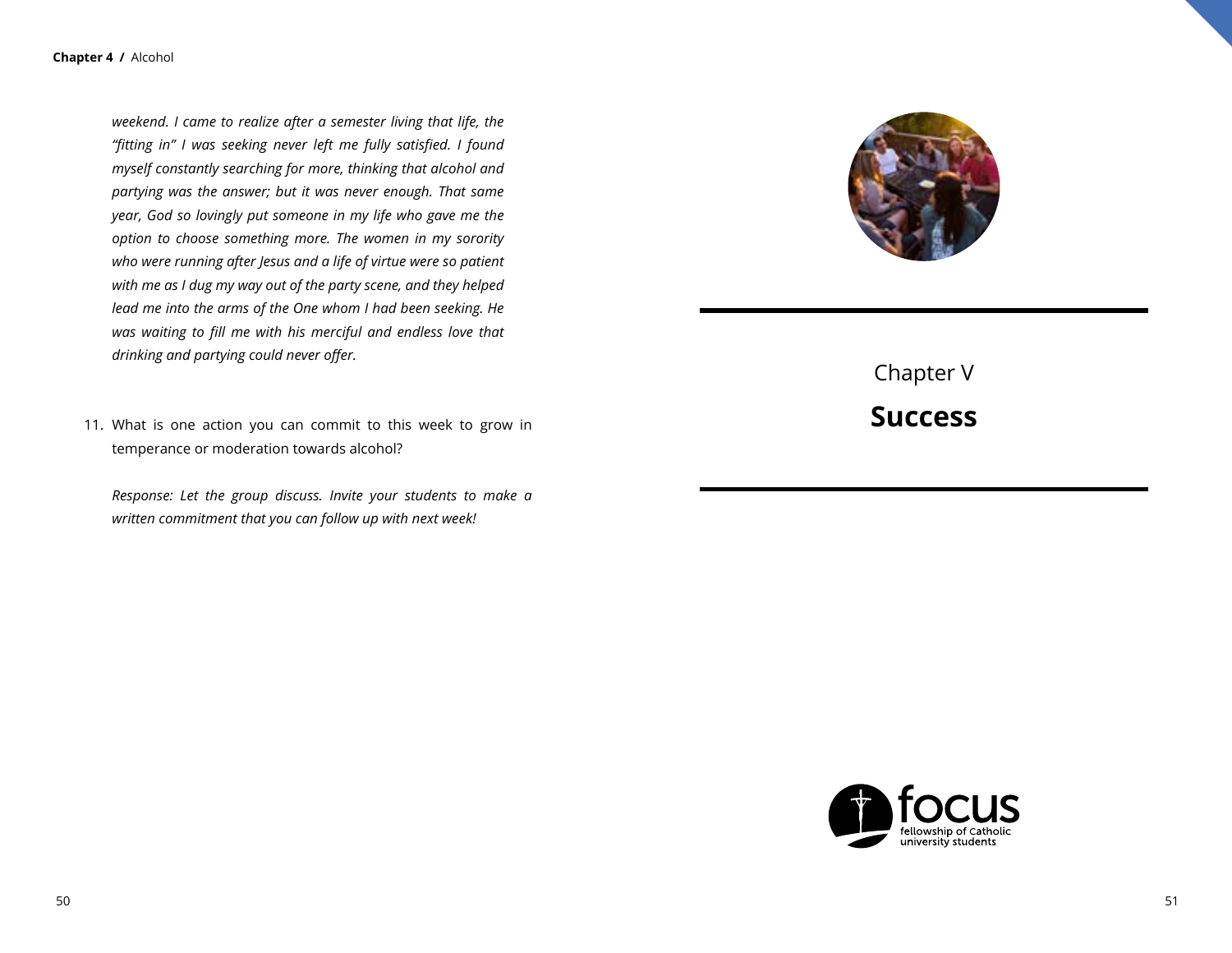#### **CHAPTER 5**

## **SUCCESS**

**Goal: Awakening an Awareness to Christian Excellence**

#### **Leader's Guide:**

*This week, we are discussing the topic of success and the Church's understanding of Christian excellence. As we begin, here are a few statistics that illustrate the Greek system's impact on our nation (feel free to share these with your participants!):*

- • *Over 85% of the students in campus leadership on 730 campuses are members of Greek- letter organizations.*
- • *As alumni, Greeks give approximately 75% of all money donated to universities, which is four times more than non-Greek alumni.*
- Forty-three of the 100 members of the U.S. Senate are members *of a fraternity or sorority. Thirty-six percent of the House of Representatives are members of a sorority or fraternity.*
- • *Of North America's 50 largest corporations, 43 are headed by Greek men and women.*
- Since the founding of Greek-letter organizations in 1825, all but three *U.S. Presidents were Greek. 40 of 47 U.S. Supreme Court Justices are Greek.*

63% of all U.S. Cabinet members since 1900 have been and are *Greek. All of the Apollo 11 astronauts were Greek.* 

*Success is not a foreign concept to Greek life. Seeing the above statistics, it's easy to see that Greeks are successful not only on the college campus but in the world post-graduation. In Greek houses, members are encouraged to strive to be successful, as many of their founders had been. However, a disordered emphasis on success can lead to anxious perfectionism, fear of failure, or rebellion and rejection of responsibility. How can we view and pursue success rightly and with virtue? How can we strive for excellence in a wider culture that often encourages the opposite?*

*Some of your participants may be struggling under the pressure to succeed in worldly ways; others may struggle to be motivated to excellence and to give their best every day. Perhaps there may have been a draw to Greek life to be a part of something that can give access to greater friendships, academic successes and extracurriculars to add to a résumé. The goal of this chapter is to help your participants identify and break free from the strain to be perfect and successful in their endeavors and to embrace a true Christian understanding of excellence.*

#### **Intro: Identity and Success**

*(Note to leader: Please read aloud.)*

In this chapter, we will continue to make sense of the harmony God desires for us from the beginning of creation. We've talked about some common struggles within Greek life – the temptation to put our identity in who the world says we are and the temptations to misuse sex and alcohol. Today, we will continue our conversation by talking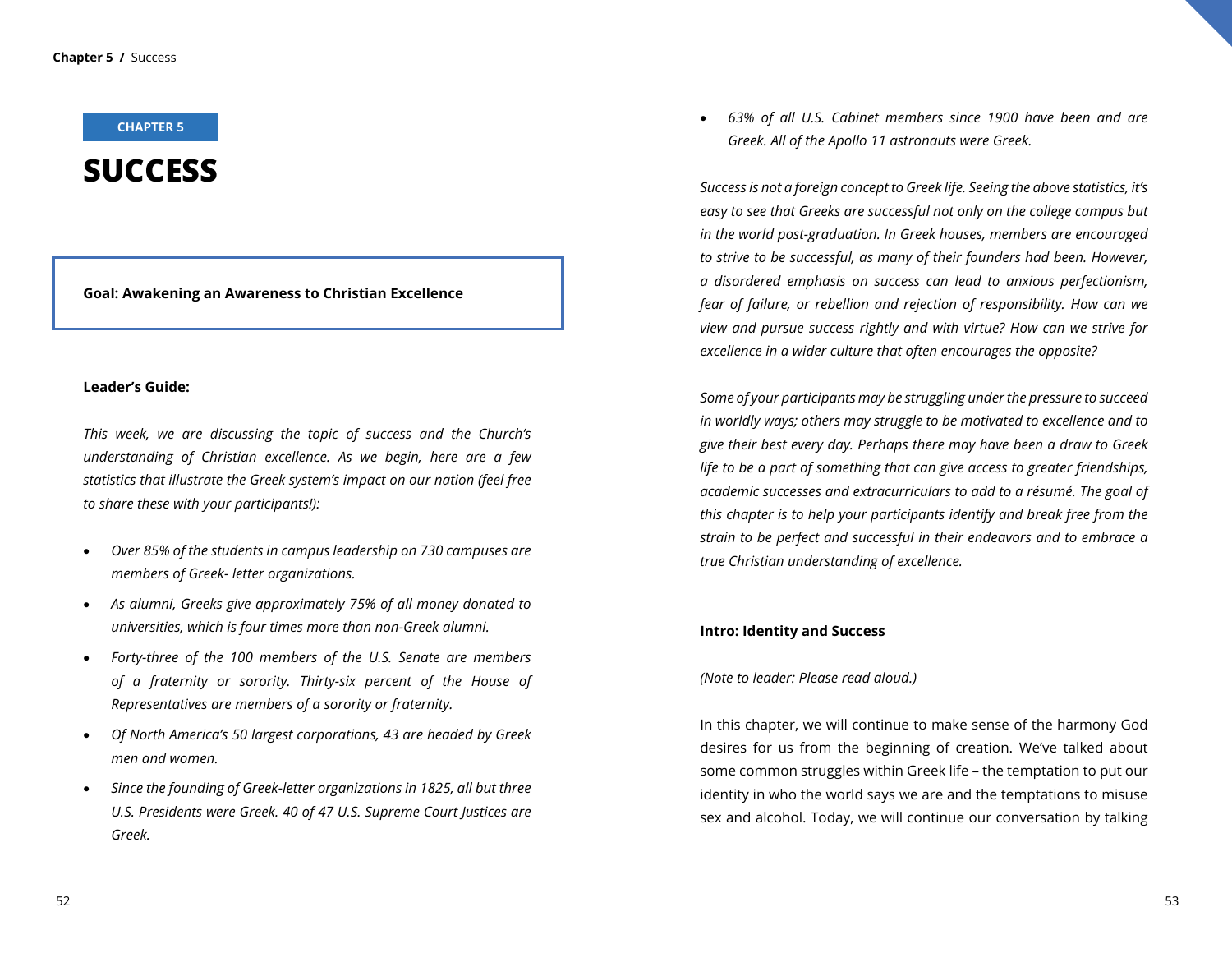#### **Chapter 5 /** Success

about success – what the world says about success and what the Church says about it. To kick us off, let's discuss:

1. How would you describe the difference between success and excellence?

*Response: Let the group discuss. Potential answers include: success has more to do with an end result, whereas excellence has more to do with the process; success is more defined outwardly, by the world or by those around you, whereas excellence is more internal and doing the best that you personally can do, etc.*

#### *(Note to leader: Please read aloud.)*

According to Merriam-Webster, success is defined as a "favorable or desired outcome" or "the attainment of wealth, favor or eminence." This seems to be along the lines of how people today view success - in a recent Poll published in USA today, 81% of Generation Y surveyed said that their most important goal in life was wealth, and 54% said being famous.

Worldly motivation for success tends to be oriented toward recognition, wealth, and fame. However, seeking these things, thinking they will lead us to happiness and fulfillment, tends to leave us disappointed.

2. Have you felt the influence of the world's view of success in your own life? What were the results of chasing that standard of success?

*Response: Let the group discuss.*

3. How might the four human motivations we've been talking about (approval, comfort, security and power) drive us to seek the world's view of success?

*Response: Let the group discuss. Possible answers include:*

*Approval and Appreciation: "If I get this award, then everyone will see what a success I am" or "If people see how successful of an athlete I am, people will start to talk about me and desire to know me."*

*Emotional and Physical Comfort: "When I get good grades, a promotion at work, or recognized for something I did, I will have proof that I am not a failure."*

*Security and Control: "My reputation as a successful person will help me get what I want in the future" or "If I'm successful in the classroom and get the job I want, then I can make a lot of money and secure the lifestyle I want."*

*Influence and Power: "I love the respect I get when I'm leading other people" or "I don't matter unless I'm in a position of leadership."*

*(Note to leader: Please read aloud.)*

We can find how the Church would define excellence in the following verse.

(Read Colossians 3:23-24.)

Excellence is the ability or the habit of giving the best of ourselves in our daily commitments and responsibilities – regardless if the task is monumental or small, or if it is seen by many or only a few.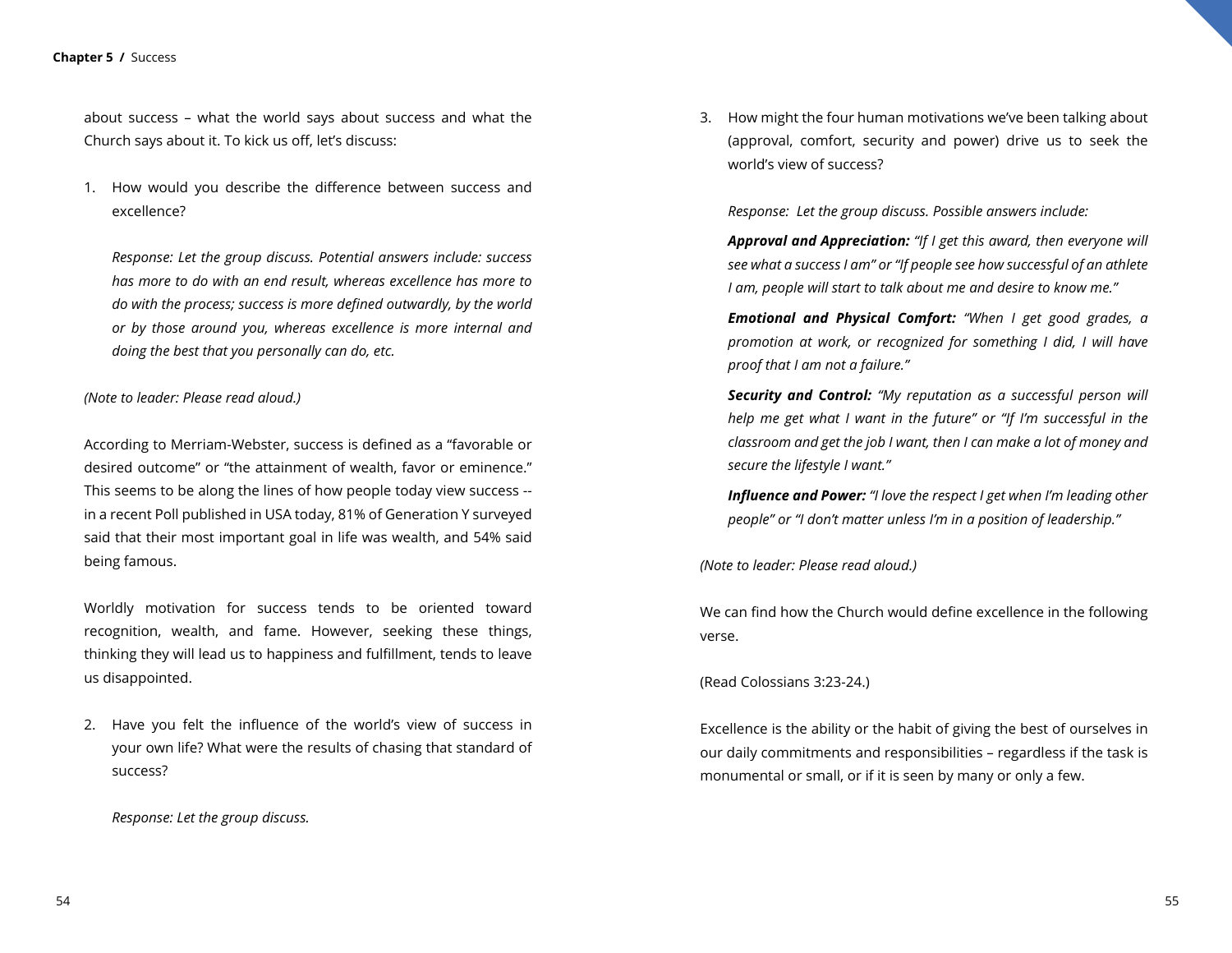4. Do you think you value the Lord's inheritance more than the world's? If not, why?

#### *Response: Let the group discuss.*

5. Who are examples for you of people who live out the Church's vision for excellence well? What is it about the way that they live that inspires you?

#### *Response: Let the group discuss.*

6. Based on the definitions for success and Christian excellence, in what ways are these two concepts similar? In what ways are they different?

*Response: Similarities include striving for greatness, a strong work ethic, can be oriented toward making a difference in the world, etc. Excellence is different from success because it focuses more on the intentions and efforts behind our actions, not just the results or outward appearances. We can pursue a task or a role with excellence and still not be seen as successful or rewarded as such; we can also pursue and achieve success in a task or position but not have done it excellently, with our best effort, integrity and charity.*

#### **God's Vision for Success**

#### *(Note to leader: Please read aloud.)*

St. Paul is an incredible example of the Church's vision of true excellence. One of the most successful evangelists in the history of the Church, St. Paul did not define himself by his successes but by the salvation of Christ.

(Read 1 Cor. 2:1 – 5.)

7. How can we reconcile St. Paul's humility in these verses with the Church's vision for excellence?

*Response: Paul's humility is a testament to his greatness! He gives his best despite his weaknesses. He knows that all he has done is because of Jesus. This causes him to strive after all that God is asking of him but also helps him accept failures and embrace his own weaknesses with trust.*

8. Why do you think God would desire to use our weakness to demonstrate his power? How can we strive for excellence while still embracing our weakness in the name of Christ?

*Response: Our weaknesses allow his power to be on full display – when it is obvious that we couldn't do something in our own strength, his providence is revealed. He doesn't expect perfection from us, but obedience and trust. We can continually improve our weaknesses and surrender them to Jesus, asking him to transform them. We can receive our successes with humility and our failures with trust and hope, giving all glory to God.*

*(Note to leader: Please read aloud.)*

Though St. Paul's humility is admirable, we aren't called to simply hide away and seek no greatness at all. Rather, we are to do all for the glory of God; our living fully alive and the use of our gifts and talents actually gives God glory and is a testament to the power of the Holy Spirit!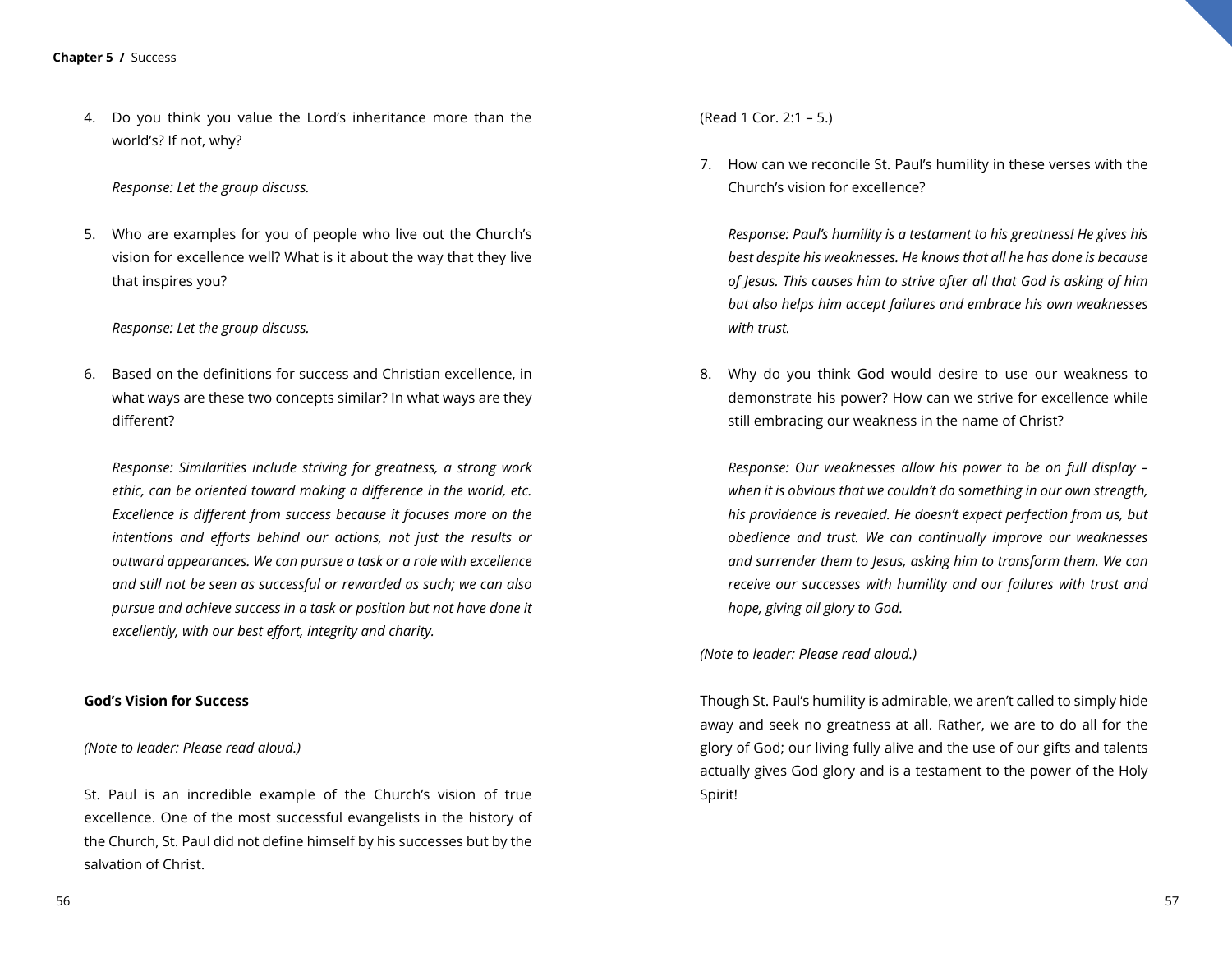Saint Thomas Aquinas describes the call to greatness through the word *magnanimity*:

"Magnanimity makes a man deem himself worthy of great things in consideration of the gifts he holds from God"…Indeed, the magnanimous person continuously strives to perfect the virtues in all areas of his life. He is not content with simply being good. He reaches out toward excellence. For example, magnanimity may impel a good man to go beyond his daily obligations and make more sacrifices in his daily life for the sake of others. He may be driven to defer to others' preferences, to endure criticism with patience, or to avoid defending his opinion in non-essential matters. These are small ways of living "greatness of soul." … As Aquinas explains, "if his soul is endowed with great virtue, magnanimity makes him tend to *perfect* works of virtue."1

9. Like St. Paul, how has God provided opportunities for you to use your God-given talents and work ethic for his greater glory? How have you been a witness of true excellence for others?

*Response: Let the group discuss.*

10. In what ways do you struggle to live up to the excellence to which you are called? Why do you think the temptation to mediocrity is present in the human heart? Where do you see mediocrity in your own life?

*Response: Let the group discuss. For the second question, possible answers include: human sinfulness; fear or anxiety; laziness or desire for comfort; comparison to the efforts of others, etc.*

*(Note to leader: Please read aloud.)*

Whatever projects, assignments, goals, plans, hopes, dreams, or opportunities that come our way, we can practice filtering them through the lens of bringing glory to God. In time, we will begin to be able to discern if we are chasing our own glory or God's in our desire for success. Also, when we are truly doing it for the Lord, we will work harder and better than if we are simply working for ourselves. When an opportunity comes your way, consider: am I chasing worldly success or true Christian excellence? Examine your motivations, seek ways to glorify God and give your best in what you choose!

#### **Success and Excellence: Greek Life Testimonies**

*(Note to leader: Feel free to read aloud or print these testimonies for your group to read and reflect upon, either during your study or outside of your study time.)*

#### **Male Testimony:**

*In today's social media age, displaying a put-together and successful image of yourself is one of the biggest temptations for college students, and this was a trap I definitely fell into. Having to constantly keep up with other men on my campus and in my fraternity by maintaining the right image, social life, grades, involvement and approval from women brought much fear, anxiety and stress – although I didn't really recognize the root of it at the time. Over the course of college, as I continued to be invited into a life of prayer, the Lord revealed these burdens to me and the reality that I was placing them on myself. There was no space for Him to tell me who I am and to receive my identity as a beloved son until I let go of the perfect image of myself that I tried to construct. It was scary at first but ultimately it was a leap I had to take in order to really allow the Father into my heart.*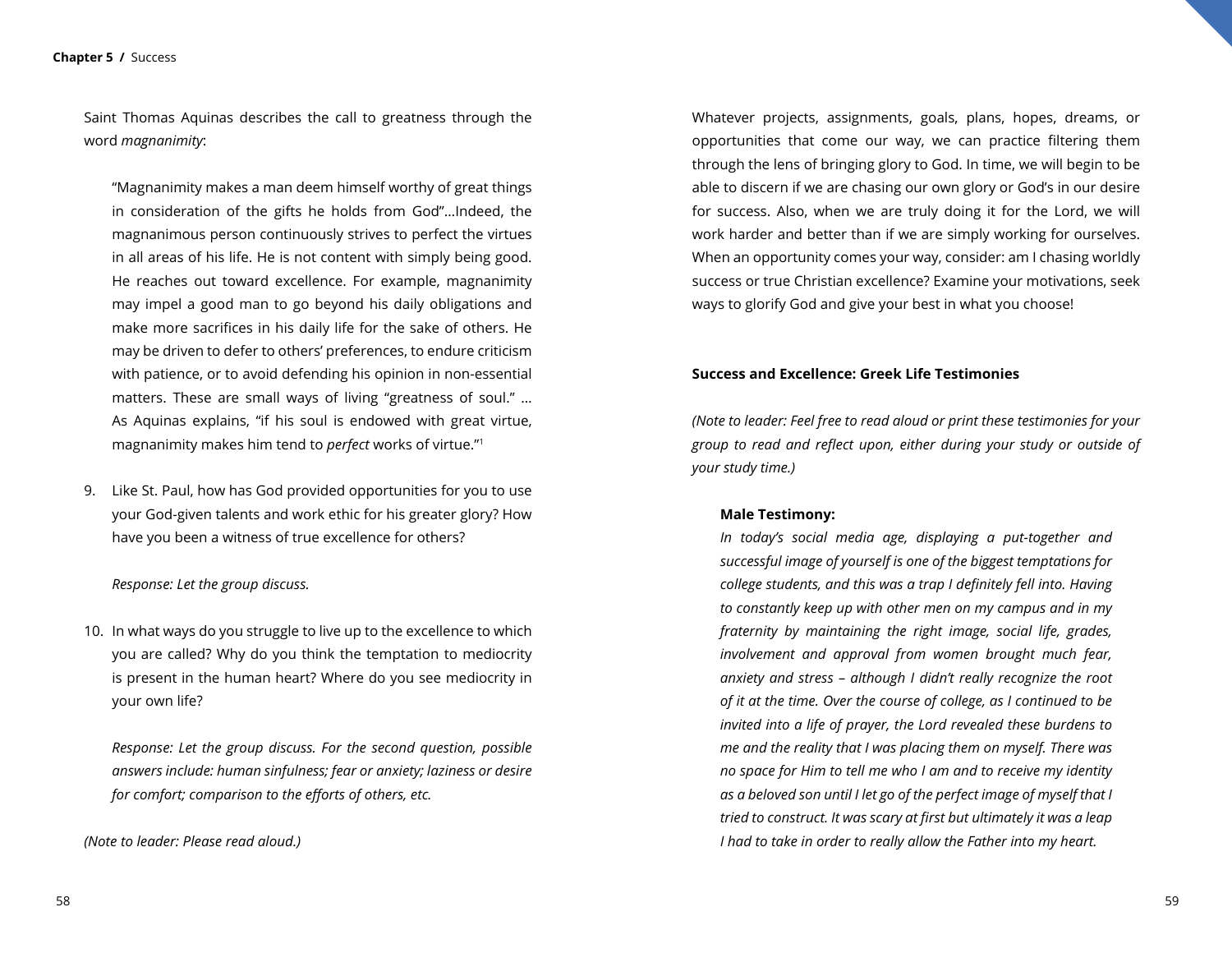#### **Female Testimony:**

*For as long as I can remember, I have associated my worth with my achievements and accomplishments. In college, that was no different. I graduated early with two majors and served in leadership positions for every organization I was in, including the executive board of my sorority. On paper, I was incredibly successful; but I personally felt unfulfilled and empty. Upon graduation, my biggest regret was not giving more time to my faith and friendships. I started praying daily and attending daily Mass, and it was unbelievable how much my time was multiplied and how joyful I felt. After graduation, I learned that success wasn't about accolades, but rather, it was about living a wellbalanced life with Jesus Christ at the very center. I don't regret a single minute that I gave to the Lord, and I wish I had learned that earlier on.* 

11. What is one thing you want to commit to this week to reorient your understanding of success?

*Response: Let the group discuss. Feel free to have your group write down a commitment or choose one you can do together. Consider closing this study by praying the Litany of Humility as a group.* 

*(Note to leader: If time remains, consider walking your group through the [Litany of Humility](https://www.ewtn.com/catholicism/devotions/litany-of-humility-245) or praying it together. You could invite your group to pray it throughout the week as their action step.)*

1 Edward Sri, "Called to Greatness: The Virtue of Magnanimity." *Lay Witness* (November/ December 2009), [https://www.catholiceducation.org/en/religion-and-philosophy/](https://www.catholiceducation.org/en/religion-and-philosophy/philosophy/called-to-greatness-the-virtue-of-magnanimity.html) [philosophy/called-to-greatness-the-virtue-of-magnanimity.html](https://www.catholiceducation.org/en/religion-and-philosophy/philosophy/called-to-greatness-the-virtue-of-magnanimity.html)



Chapter VI

**Rest**

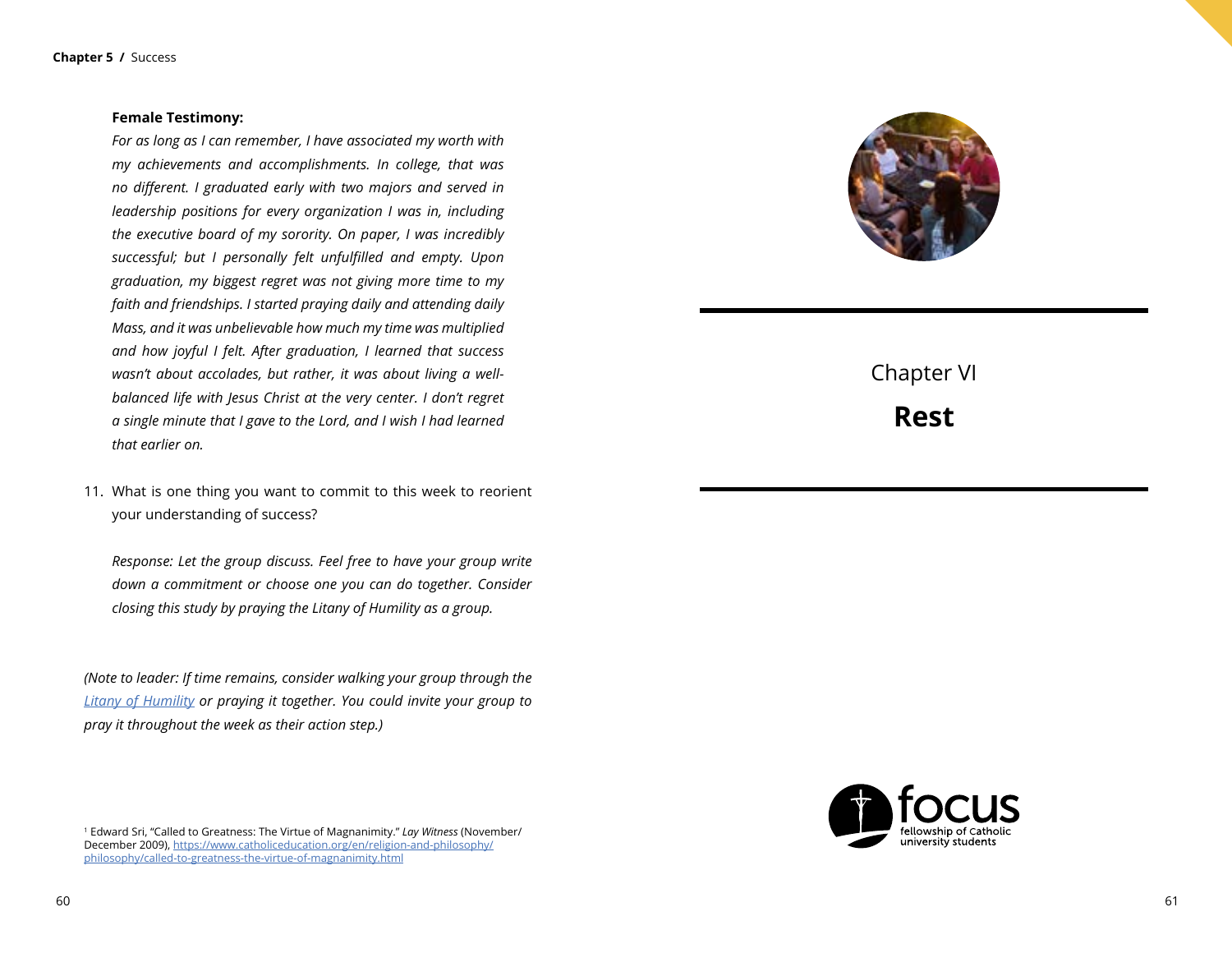#### **CHAPTER 6**

### **REST**

#### **Goal: Awakening an Awareness to Holy Rest**

#### **Leader's Guide:**

*You have reached the final chapter of this study! We began our study at the moment of creation with Adam and Eve, and we are going to end our study circling back to creation and what that has to teach us about rest. You have been leading your participants through conversations on many relevant and potentially challenging topics, and we hope this chapter will draw your conversations to a close in a hopeful and encouraging way.* 

*Last week, we discussed the ideas of success and excellence and how they particularly affect Greek students. Indeed, time is one of the most precious resources that any of us get, this side of heaven. Time is a gift that God has given us to spend in ways that fulfill us and bring him glory.* 

*As chapter members, Greeks are constantly bombarded with a full calendar and schedule of events – chapter meetings, social functions, study hall hours and more. And, while Greeks are invited to excellence in these areas, it can be tempting for the activities on our plate to overwhelm our identity and to crowd out any time we may have left for what is most important: our time with the Lord.*

*During this study, you as the leader will have the opportunity help your group reflect on what is revealed through the six days of work and the seventh day of rest during the creation story. The structure of this narrative teaches us an important truth: we are invited into labor by God, but we are ultimately created for rest and worship. We are created for the sabbath.*

*Please note: FOCUS Greek is preparing to write part two of "Fully Alive"! The next edition of this study will dive into topics that are more suited for participants who are deeper in their journey of faith. These topics will build upon the foundation laid in this study.* 

#### **Intro: Rest and Identity**

#### *(Please read aloud.)*

We've reached the final chapter of our study! We've talked about a number of ways that our worldview has been shaped by the tides of the world, and hopefully we've been practicing new habits to reorient our understanding and root our identities more deeply in the Lord. Let's start off by reflecting back on our study so far.

1. What has been a top takeaway or "aha" moment for you so far in this study? How has what you put your identity in shifted or changed?

#### *Response: Let the group discuss.*

In this chapter, we're going to dive even deeper in orienting our lives toward the Lord. Last week we talked about success and excellence – topics that no chapter member is a stranger to. Greeks are constantly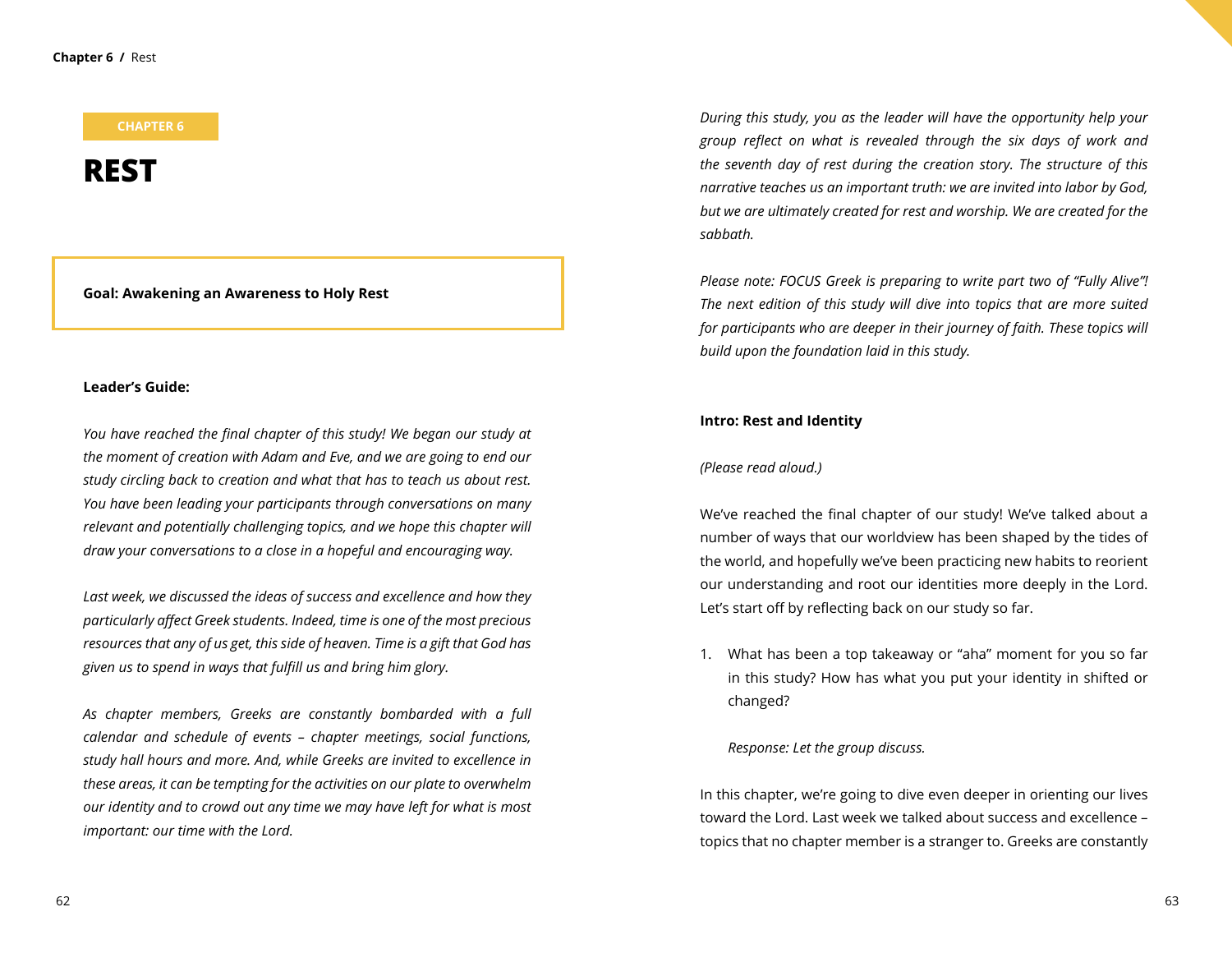bombarded with a full calendar and schedule of events – chapter meetings, social functions, study hall hours and more. And while Greeks are invited to excellence in these areas, it can be tempting for the activities on our plate to overwhelm our identity and to crowd out any time we may have left for what is most important: our time with the Lord.

We are going to look at what God has to say about time, and more specifically, how we are invited to use our time as he has designed, specifically in the areas of rest and worship. We started our study in Genesis, in the Garden of Eden, and we're going to return there for our final chapter.

In Genesis 1, the writer outlines the first six days of creation. Many of you may be familiar with the story. God creates the day and night, earth and sea, land and sky. Then he creates the sun and the moon, the living creatures that populate the earth, and finally, human beings. Let's turn to Genesis 2 to see the importance of the seventh day, the final day of creation.

#### *(Read Genesis 2: 1 – 3.)*

2. On the seventh day, God rested. Why do you think God rested on this day? Did he need it, or did he choose it? Why do you think so?

*Response: Let the group discuss. For the second question, God did not need to rest – he is all-powerful. However, he rested as a model and as a promise for us: he first made the sabbath a sign of the covenant with his people (CCC 2170) and a model for us to "be refreshed" from "the servitude of work and the worship of money" (CCC 2172).*

3. If we are made in God's image and likeness, as we talked about way back in chapter one, what does the fact that God rested say about us?

*Response: God desires us to rest as he did – he knew that we would need a day of rest to free ourselves from the bondage of the world to remember our purpose in life, which is to know, love and serve God.*

#### **God's Vision for Rest and Worship**

#### *(Note to leader: Please read aloud.)*

Just as God's rest on the seventh day in the creation narrative signals the importance of a day of rest and worship of God, this importance was elevated by Jesus' death and resurrection. Sunday is not only a fulfillment of the Jewish sabbath but also a celebration of the Resurrection and the salvation won for us by Christ! It is so important that we find it in the Third Commandment given to Moses in the Old Testament.

#### *(Read Exodus 20: 8 – 11.)*

4. Why do you think God went so far as to make observing the sabbath day a commandment (along with commandments like "You shall not steal" and "You shall not kill")?

*Response: Remaining in right relationship with God is just as important, and even more important, than remaining in right relationship with others. For him, nothing could be more important than our covenantal, abiding relationship with him. But he knew our hearts and that we would be tempted to make other things more*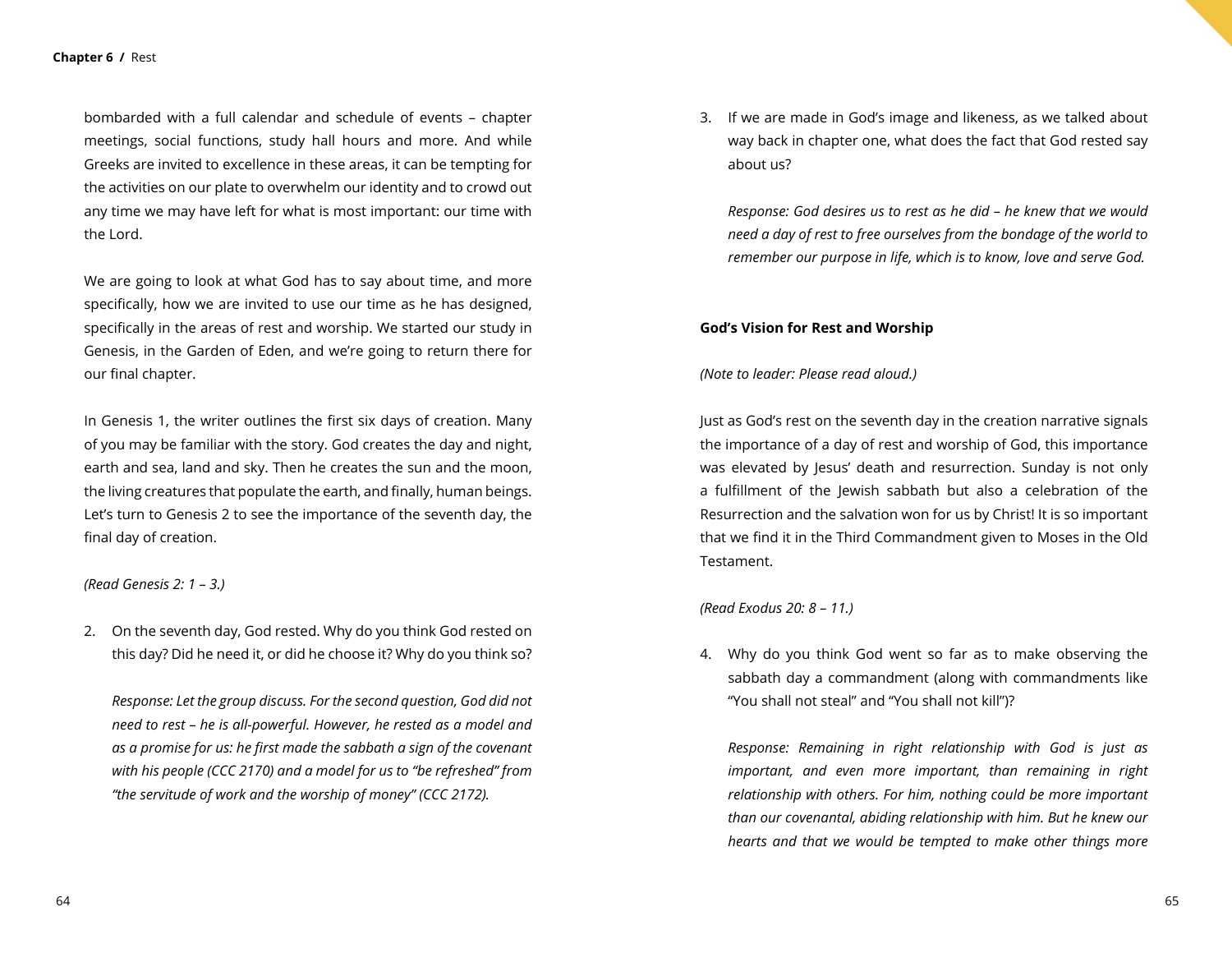#### **Chapter 6 /** Rest

*important. It is from our relationship with him that we will have the grace to live out the other commandments in our lives.*

5. Though we can be tempted to think of commandments as strict rules that confine our freedom, how is this commandment an example of the ways that God's commandments for us are for our good and reveal his love for us?

*Response: God does not desire us to be slaves to the world or to our own selfish desires. This commandment ensures that we will have time set aside to enter into our true purpose and to remain in communion with him, which is our only true path to happiness. Sabbath worship is required by God not because he's a vain dictator that needs our worship to feel good about himself; rather, he desires us to worship him and keep his day holy because it's for our good, not his.*

#### *(Note to leader: Please read aloud.)*

A central way we enter into the sabbath as God designed it, and thereby live in accord with this commandment, in our lives today is through worship, particularly through the celebration of the Eucharist at Mass:

"The celebration of Sunday… render[s] to God an outward, visible, public and regular worship 'as a sign of his universal beneficence to all.' … The Sunday celebration of the Lord's Day and his Eucharist is at the heart of the Church's life." (CCC 2176-77)

"The Sunday Eucharist is the foundation and confirmation of all Christian practice. For this reason…on Sundays and other

holy days of obligation the faithful are bound to participate in the Mass." (CCC 2181, 2180)

6. Why is an "outward, visible, public and regular" act of worship on Sunday an important part of keeping holy the sabbath? Why are rest and personal worship not enough to fully embrace God's command to keep the sabbath?

*Response: The very reason for the sabbath is worship – God gave us a day of rest so that our work would not get in the way of us coming together to worship God in the ways he asked us to! Without attending Mass, the sabbath would be just an opportunity for us to pursue rest selfishly. Ordering this day around worshipping God ensures that the day is oriented toward him first.*

*(Note to leader: Please read aloud.)*

As we discussed in Chapter 1 on image, if we forget to rest and keep holy the Sabbath, we eventually forget who God is; and if we forget who God is, we eventually forget who WE are. We allow our identities to become shaped by our activities, our work, our successes, our failures and our achievements, instead of letting them be shaped by God. What's in our schedule reveals to us what's most important to us; and if time with God isn't present, it reveals what's really in our hearts.

7. Are there any ways that you currently enter into the sabbath intentionally with rest and worship? If so, why did you choose those things? If not, why not?

*Response: Let the group discuss. Examples include: cooking with roommates, hiking / walking around town, leisurely shopping for fun items, playing sports with friends or strangers.*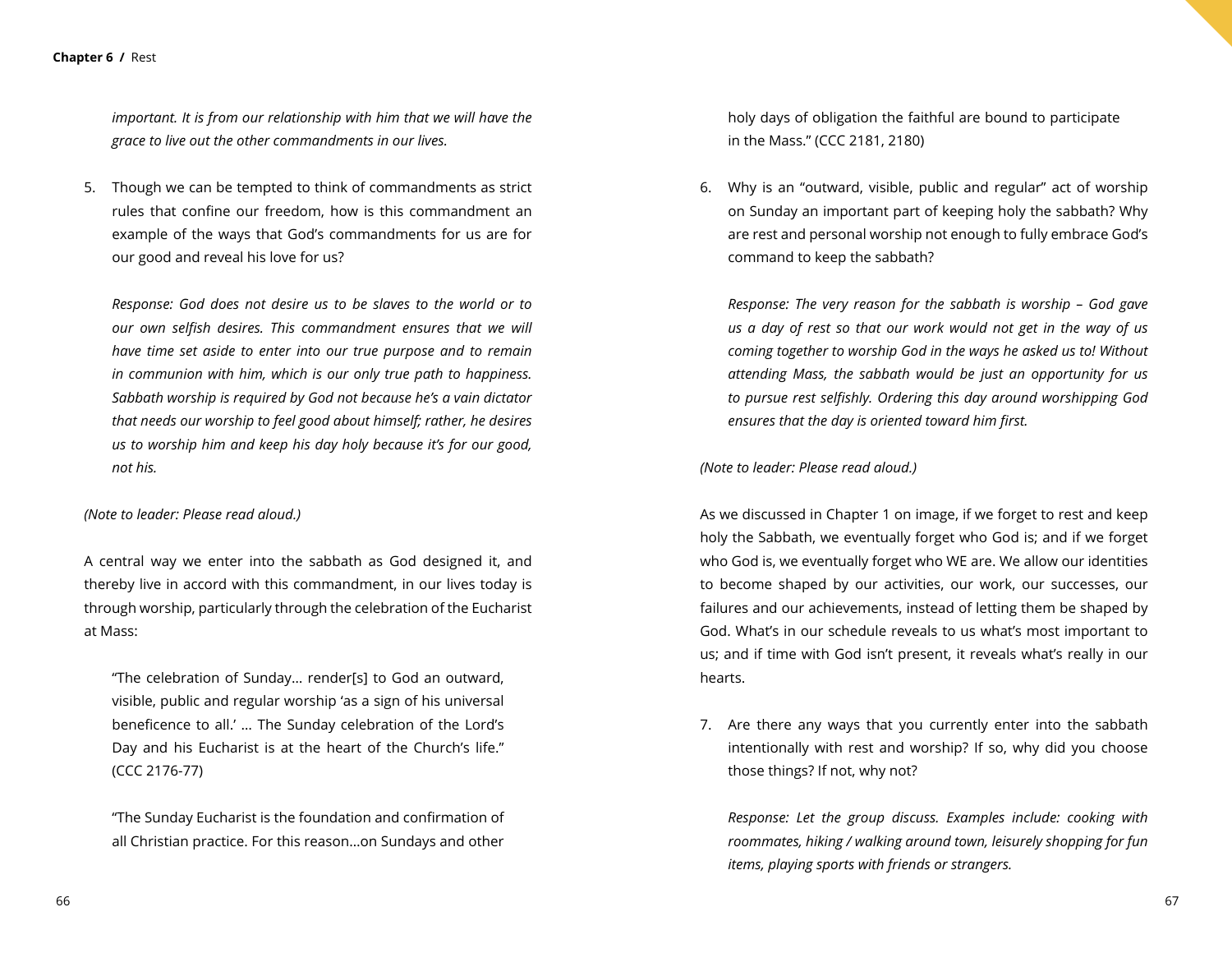8. What prevents you from living the sabbath in accord with the vision in this chapter? How might the motivations we've been discussing (approval, comfort, control and power) influence how you live the sabbath? Which motivation do you wrestle with the most?

*Response: Let the group discuss. Possible answers include:* 

*Approval and Appreciation: "I can't say no to anyone who asks me to do something because I don't want to let them down" or "I need to keep checking Facebook to see how many likes or comments I got."* 

*Emotional and Physical Comfort: "I don't want to go to Mass on Sunday because it's my only day to sleep in" or "I prefer to worship my own way, so I don't go to a Sunday service or Mass."* 

*Security and Control: "I can't stop working on Sunday, or I might fall behind and lose opportunities to get ahead" or "If I have time on Sunday, I'll make time for rest or worship; but if I'm too busy, then those things are more important."*

*Influence and Power: "I have to fill my schedule in order to get more knowledge, money, friends or prestige on campus" or "I don't want to have to tell my friends, coworkers or classmates that I can't meet on Sunday because I don't want to look weak."*

9. What are some ways you could more intentionally live out God's vision for the sabbath on a weekly basis?

*Response: Let the group discuss. Possible answers include: making Sunday Mass a priority every single week; finishing all homework prior to Sunday; making extra time for prayer on Sundays; avoiding unnecessary work or tasks on Sundays; if required to work on Sundays, setting aside other time throughout the week for intentional rest and relationship with God, etc.*

#### **Rest and Relationship with God: Greek Life Testimonies**

*(Note to leader: Feel free to read aloud or print these testimonies for your group to read and reflect upon, either during your study or outside of your study time.)*

#### **Male Testimony:**

*My fraternity always expected the best of me and my brothers, usually pushing us to be as involved as possible, not only within our own organization but also in all the high-profile organizations on campus. While I was also expected to excel at all of my schoolwork, we were expected to excel in all the leadership positions across campus; and it was something that consumed me for the majority of my time in college. When a missionary helped me finally to realize that prayer and my relationship with God had to be the priority, it took a lot of stretching to let go of some of the things that I had done for so long. But when I finally did, I found that I had a greater zeal and energy to go above and beyond in the things that I actually was deeply invested in, all as a result of the grace that God gave me through prayer.*

#### **Female Testimony:**

*When I joined my sorority my freshman year, I was immediately bombarded with many responsibilities and commitments in addition to my normal schoolwork. These commitments, both freshman year and throughout the rest of college, easily consumed many of my sisters' lives. When I decided I wanted to prioritize daily prayer, Mass, Bible study, and faith-based friendships, I had to actively and intentionally choose to honor these priorities. I wanted to keep eternal life and holiness as my ultimate goal and purpose in life, and thus I strove to live each day in accordance with that. Time is the most precious gift God gives us and must be used wisely and for his glory.*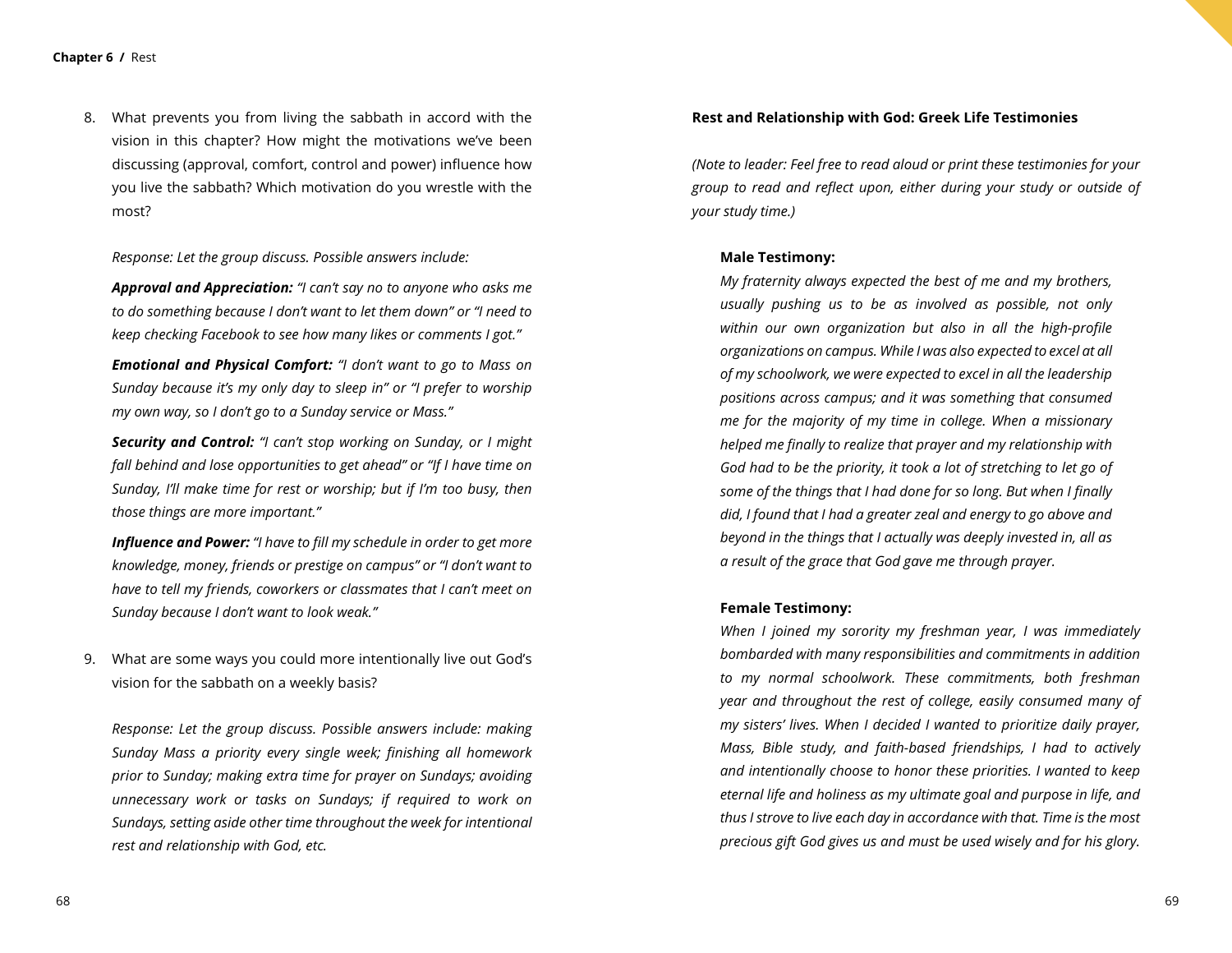#### **Chapter 6 /** Rest

*Ironically, the more time I gave God and effort to live missionary discipleship, the more he multiplied the rest of my time to succeed in school, enjoy sorority life and fulfill my campus leadership roles.*

10. What is one thing you want to commit to this week? What are some challenges you might face to live out that commitment?

*Response: Let the group discuss.*

11. To wrap up our study, reflect back once again on all we've discussed. In what ways have the topics of this study helped you become more fully alive?

*Response: Let the group discuss.*

### **NOTES**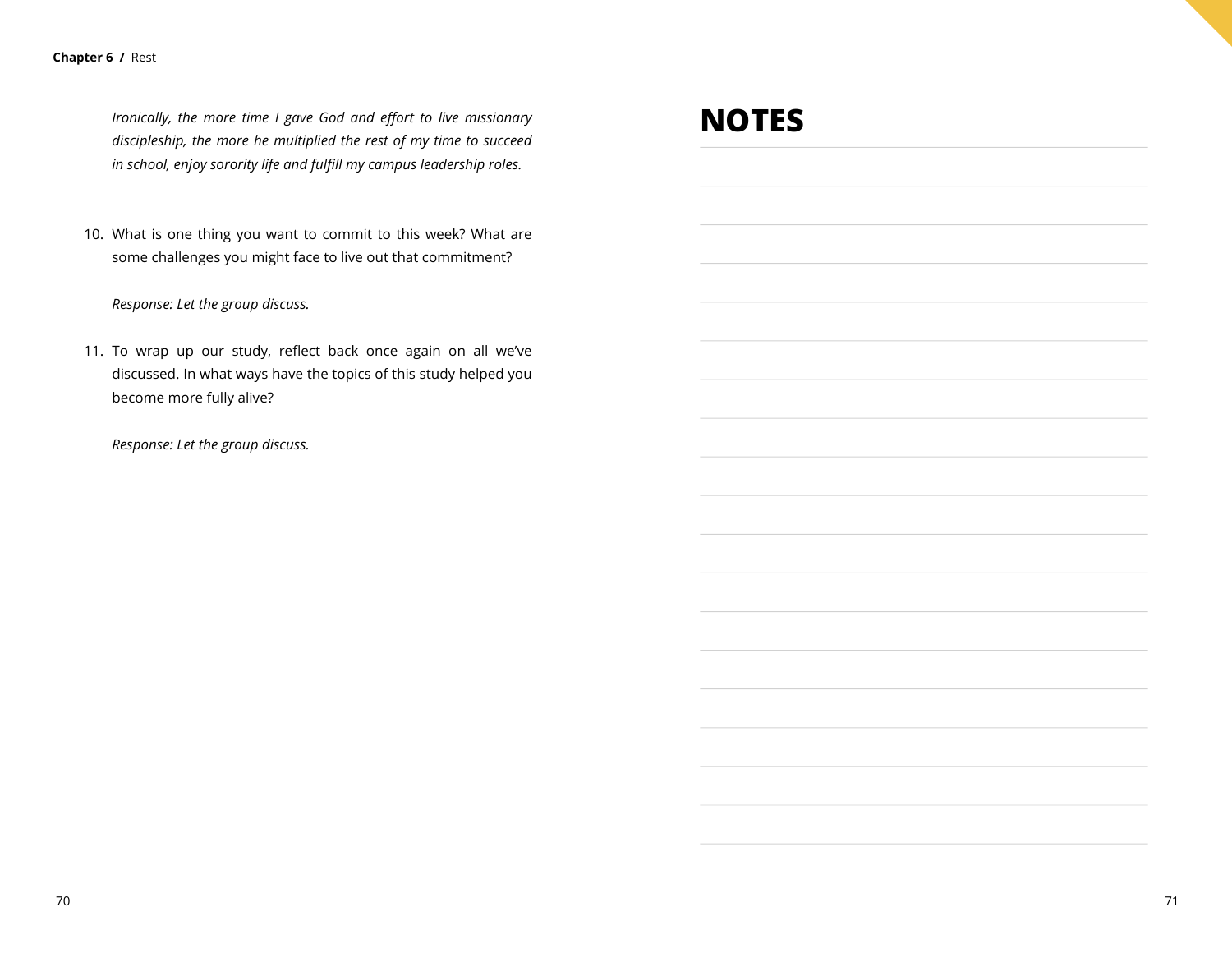| <b>NOTES</b> | <b>NOTES</b> |
|--------------|--------------|
|              |              |
|              |              |
|              |              |
|              |              |
|              |              |
|              |              |
|              |              |
|              |              |
|              |              |
|              |              |
|              |              |
|              |              |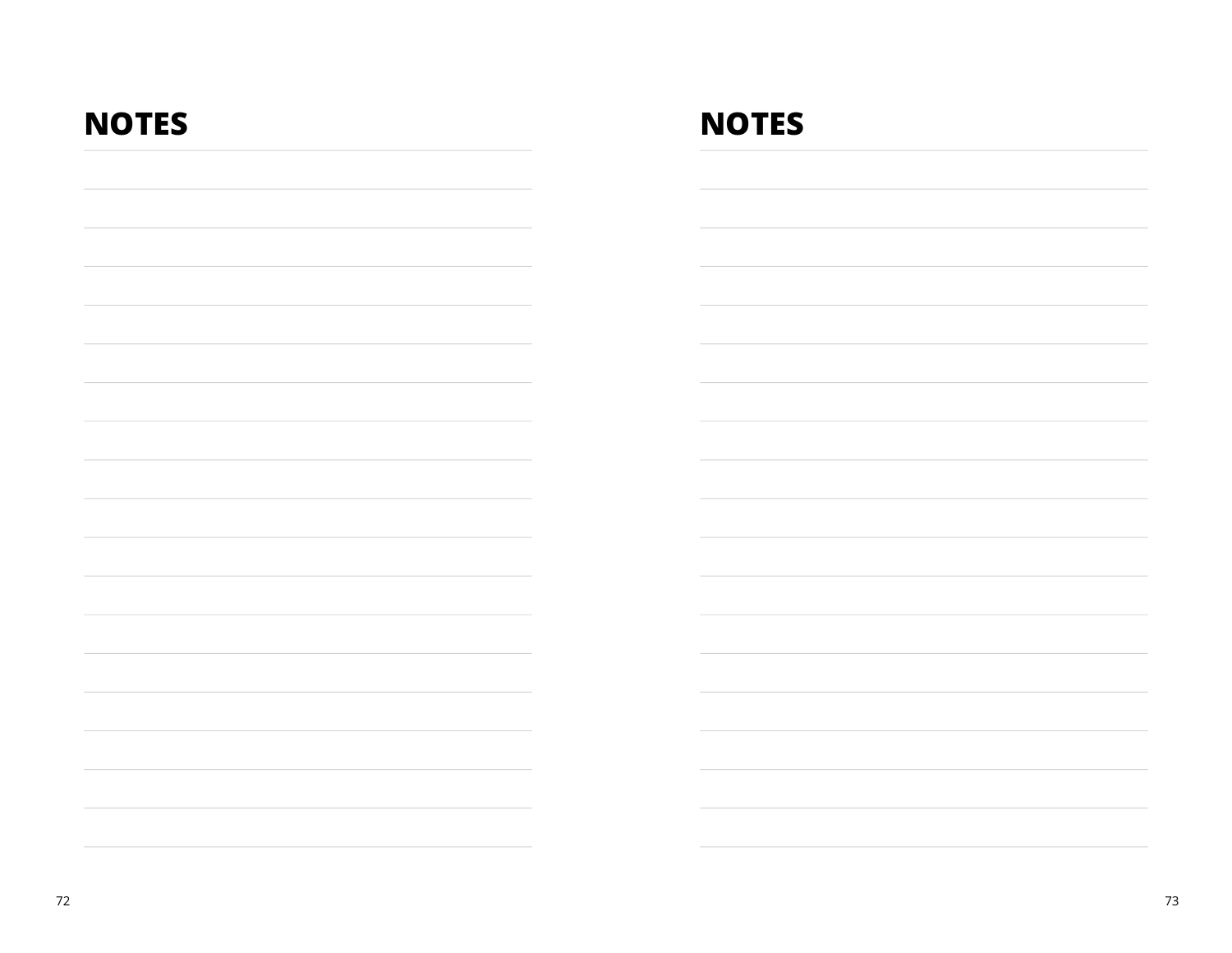#### **FOCUS Equip**

'FOCUS Equip' is based on Ephesians 4:12 "for the equipment of the saints, for the work of the ministry, for building up the body of Christ." These materials seek to equip you for lifelong Catholic mission. We would love to hear your feedback at: focusequip@focus.org